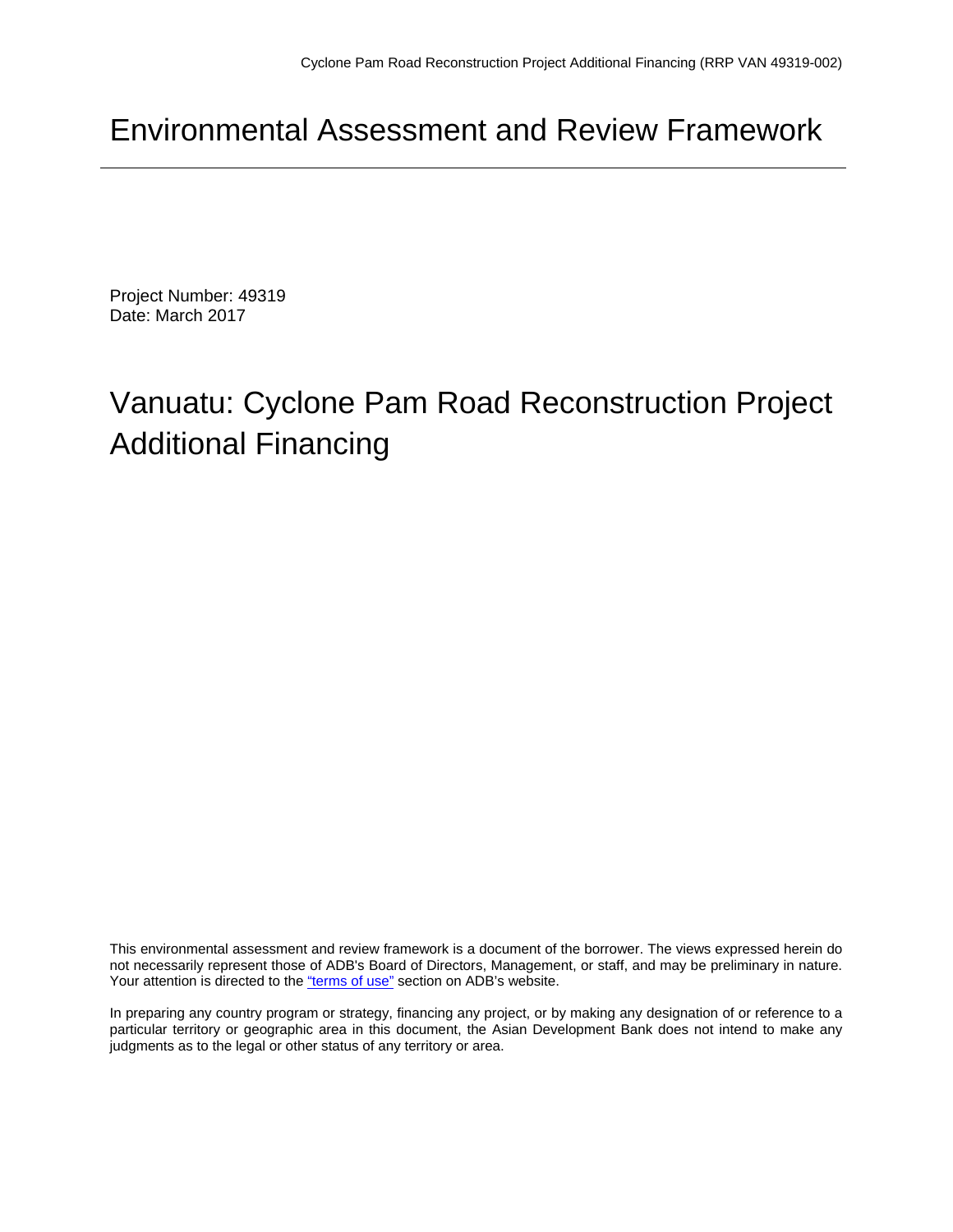#### **CURRENCY EQUIVALENTS**

(as of March 2017)

Currency unit Vatu (VT) US\$1.00 VT 106.95 VT 1.00 US\$ 0.00918

### **ABBREVIATIONS**

| ADB         | Asian Development Bank                                                                                   |
|-------------|----------------------------------------------------------------------------------------------------------|
| <b>CEMP</b> | Construction environmental management plan                                                               |
| <b>CPP</b>  | Consultation and Participation Plan (for the project)                                                    |
| <b>CSS</b>  | Country safeguard system                                                                                 |
| <b>DEPC</b> | Department of Environment Protection and Conservation (within MCC)                                       |
| <b>DGMW</b> | Department of Geology, Mines and Water (within Ministry of Land and                                      |
|             | <b>Natural Resources)</b>                                                                                |
| <b>DFAT</b> | Department of Foreign Affairs and Trade (Australian Government)                                          |
| <b>DSC</b>  | Design and supervision consultant                                                                        |
| <b>EARF</b> | <b>Environmental Assessment and Review Framework</b>                                                     |
| EIA         | Environmental impact assessment                                                                          |
| <b>EPCA</b> | Environment Protection and Conservation Act 2010 (as amended)                                            |
| GDP         | Gross domestic product                                                                                   |
| <b>IEE</b>  | Initial environmental examination                                                                        |
| <b>IWG</b>  | Infrastructure Working Group                                                                             |
| <b>MCC</b>  | Ministry of Climate Change, Meteorology and Geo-hazards, Environment,<br>Energy, and Disaster Management |
| <b>MIPU</b> | Ministry of Infrastructure and Public Utilities                                                          |
| <b>PDNA</b> | Post Disaster Needs Assessment (prepared by government and<br>development partners)                      |
| <b>PEA</b>  | Preliminary environmental assessment                                                                     |
| PMU         | Project Management Unit (within MIPU for the project)                                                    |
| <b>PWD</b>  | Public Works Department (within MIPU)                                                                    |
| <b>SPS</b>  | Safeguards Policy Statement 2009 (of ADB)                                                                |
| <b>TCP</b>  | Tropical Cyclone Pam (12-14 March 2015)                                                                  |
|             |                                                                                                          |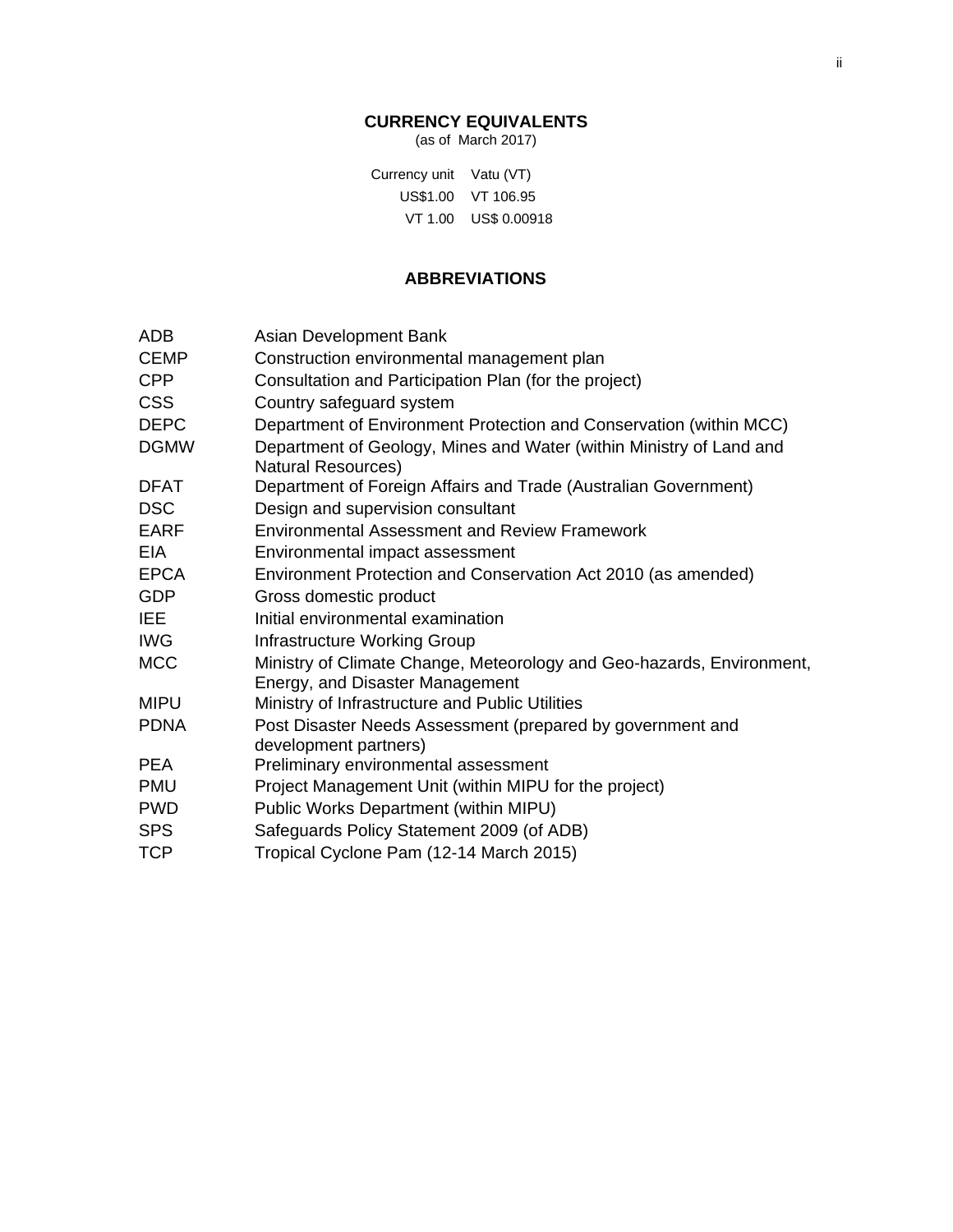|      |                                   |                |                                                                                                                                                                                             | Page                                          |
|------|-----------------------------------|----------------|---------------------------------------------------------------------------------------------------------------------------------------------------------------------------------------------|-----------------------------------------------|
| L.   | <b>INTRODUCTION</b>               |                |                                                                                                                                                                                             | 1                                             |
| Ⅱ.   |                                   |                | LEGAL FRAMEWORK AND INSTITUTIONAL CAPACITY                                                                                                                                                  | 5                                             |
|      | A.                                |                | Vanuatu Country Safeguard System<br>1. Environmental Protection and Conservation Act 2010<br>2. EIA Regulations 2011<br>3. Other Legislation and International Conventions                  | $\mathbf 5$<br>5<br>$\overline{6}$<br>$\,6\,$ |
|      | B.                                | 1.             | <b>Institutional Framework and Capacity</b><br>Ministry of Climate Change, Meteorology and Geo-hazards, Environment,<br>Energy & Disaster Management                                        | $\overline{7}$<br>$\overline{7}$              |
|      | C.<br>D.                          | 2.             | Ministry of Infrastructure and Public Utilities<br><b>ADB Safeguard Policies</b><br>Review of Country Safeguard System                                                                      | 8<br>9<br>10                                  |
| III. |                                   |                | ANTICIPATED ENVIRONMENTAL IMPACTS                                                                                                                                                           | 11                                            |
|      |                                   | 1.<br>2.<br>3. | Design and Location Impacts<br><b>Construction Impacts</b><br><b>Operation Impacts</b>                                                                                                      | 12<br>13<br>15                                |
|      |                                   |                | IV. ENVIRONMENTAL ASSESSMENT AND MANAGEMENT                                                                                                                                                 | 15                                            |
|      | Α.<br><b>B.</b>                   | 1.<br>2.       | Screening and Classification<br>Preparation of Environmental Assessments and Environmental Management Plan 16<br><b>Environmental Assessment</b><br>Environmental Management Plan           | 15<br>16<br>16                                |
| V.   |                                   |                | CONSULTATION, INFORMATION DISCLOSURE, AND GRIEVANCE REDRESS<br><b>MECHANISM</b>                                                                                                             | 17                                            |
|      | A.<br><b>B.</b><br>C.             |                | <b>Consultation and Disclosure</b><br>Grievance Redress Mechanism<br>During Construction and Operation                                                                                      | 17<br>17<br>17                                |
| VI.  |                                   |                | INSTITUTIONAL ARRANGEMENTS AND RESPONSIBILITIES                                                                                                                                             | 18                                            |
|      | Α.<br><b>B.</b><br>C.<br>D.<br>Ε. |                | Ministry of Infrastructure and Public Utilities<br>Design and Supervision Consultant<br>The Contractor<br>Department of Environmental Protection and Conservation<br>Asian Development Bank | 19<br>20<br>21<br>21<br>22                    |
|      |                                   |                | <b>VII. MONITORING AND REPORTING</b>                                                                                                                                                        | 22                                            |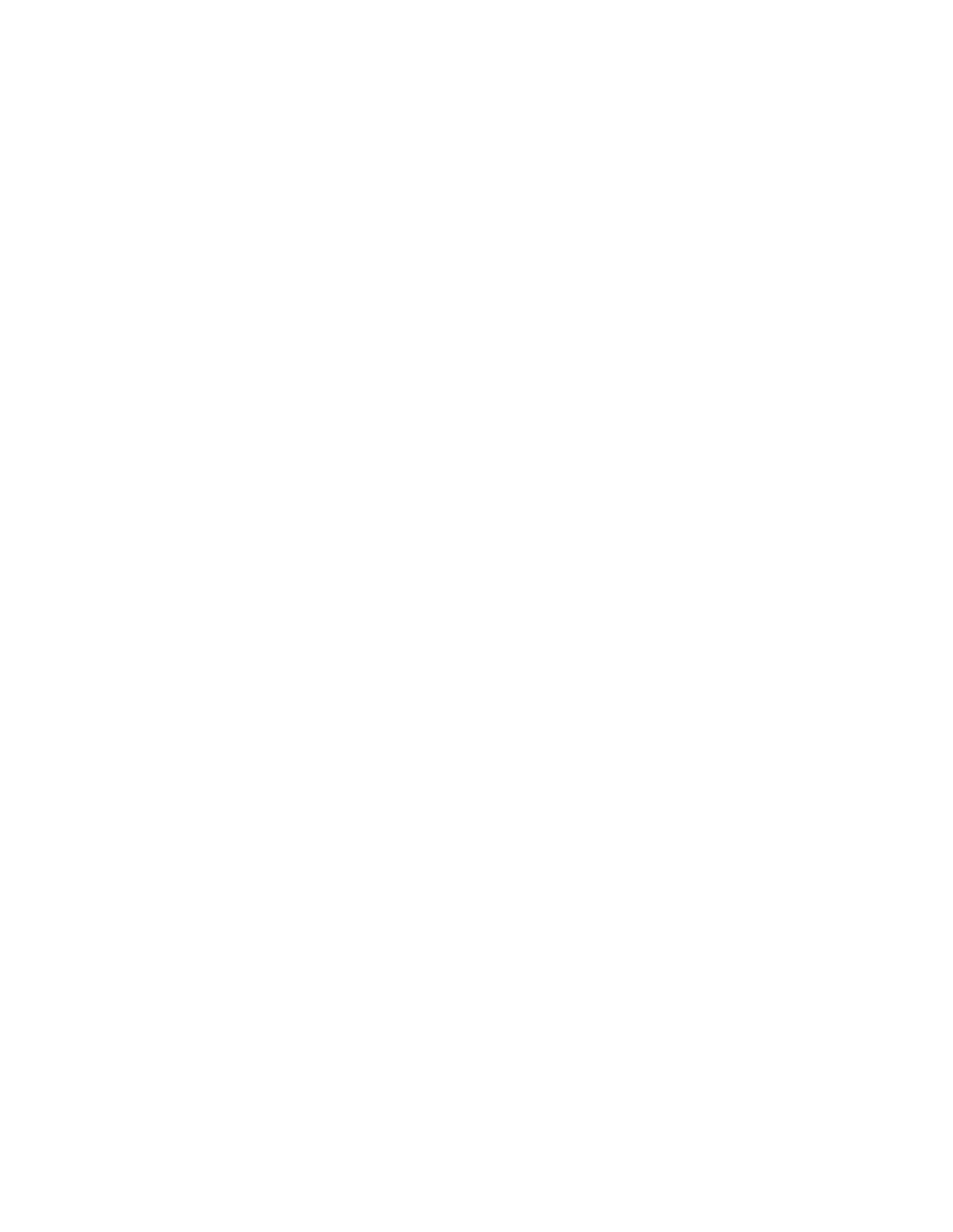### **I. INTRODUCTION**

1. **The disaster.** Between March 12 and 14, 2015, Tropical Cyclone Pam (TCP) struck Vanuatu as an extremely destructive Category 5 cyclone, with estimated wind speeds of 250km/h and wind gusts that peaked at around 320km/h. At approximately 11 p.m. local time, the center of the cyclone passed east of Efate Island, which is home to the capital city of Port Vila, and then continued southward, passing just west of Erromango Island and Tanna Island (Figure 1.1).

2. Severe and widespread damage was worst on the larger islands of Tanna, Erromango, and Efate, while there was less damage on the smaller islands of Aneityum, Aniwa, and Futuna in the southern region. Eleven fatalities were subsequently confirmed in Tafea and Shefa Provinces. An estimated 65,000 people were displaced from their homes. Approximately 17,000 buildings were damaged or destroyed, including houses, schools, clinics, and other medical facilities. TCP destroyed crops on a large scale and compromised the livelihoods of at least 80% of Vanuatu's rural population.



#### **Figure 1.1: Vanuatu islands and towns**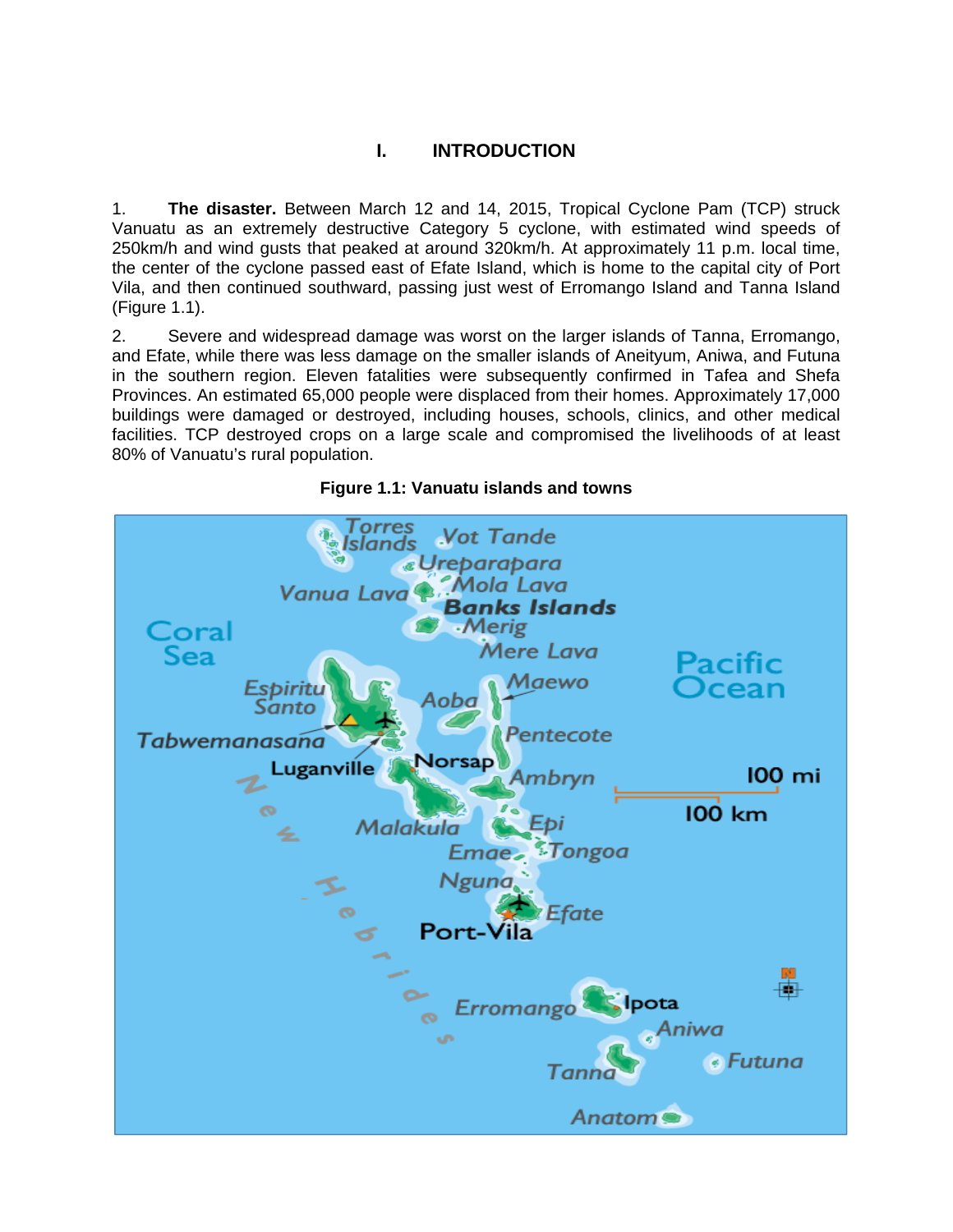3. **Damage, losses and impacts**. Based on the best available information at the time, the Post Disaster Needs Assessment (PDNA)<sup>1</sup>, estimated total economic value of the effects (damage and losses) caused by Tropical Cyclone Pam was estimated to be approximately VT 48.5 billion (US\$449.4 million). This is equivalent to 64.1% of the gross domestic product (GDP) in Vanuatu<sup>2</sup>, giving an indication of the scale of impact (Table 1.1). The PDNA collected data during the short time frame of the assessment and faced difficulties, as in many instances data were either not available or had not yet been processed. Accordingly, the PDNA is not a full assessment of total damage and loss.

| <b>Sector</b>              | <b>Disaster effects (VT millions)</b> |               |              | <b>Share of disaster effects</b><br>(%) |          |
|----------------------------|---------------------------------------|---------------|--------------|-----------------------------------------|----------|
|                            | Damage                                | <b>Losses</b> | <b>Total</b> | Of sector                               | Of total |
| <b>Productive</b>          | 8,525                                 | 10,403        | 18,928       |                                         | 38.98    |
| Agriculture                | 1,421                                 | 4,641         | 6,062        | 32.03                                   | 12.49    |
| Commerce & industry        | 1,196                                 | 2,152         | 3,348        | 17.69                                   | 6.90     |
| Tourism                    | 5,908                                 | 3,610         | 9,518        | 50.29                                   | 19.60    |
| <b>Social</b>              | 14,429                                | 629           | 15,058       |                                         | 31.01    |
| Housing                    | 9,542                                 | 440           | 9,982        | 66.29                                   | 20.56    |
| Health                     | 870                                   | 107           | 977          | 6.49                                    | 2.01     |
| Education                  | 3,908                                 | 79            | 3,987        | 26.48                                   | 8.21     |
| Culture                    | 109                                   | 3             | 112          | 0.74                                    | 0.23     |
| <b>Infrastructure</b>      | 6,403                                 | 2,926         | 9,329        |                                         | 19.21    |
| Transport                  | 3,017                                 | 2,137         | 5,154        | 55.25                                   | 10.62    |
| Public buildings           | 532                                   | 12            | 544          | 5.83                                    | 1.12     |
| Water                      | 414                                   | 284           | 698          | 7.48                                    | 1.44     |
| Energy                     | 179                                   | 106           | 285          | 3.05                                    | 0.59     |
| Communication              | 2,261                                 | 387           | 2,648        | 28.38                                   | 5.45     |
| <b>Other - environment</b> |                                       | 5,238         | 5,238        |                                         | 10.79    |
| <b>TOTAL</b>               | 29,357                                | 19,196        | 48,553       |                                         |          |

**Table 1.1: Summary of Damage and Losses by Sector** 

Source: Government of Vanuatu – PDNA (2015).

4. The PDNA found that TCP produced different effects across the different economic and social sectors. The sectors that sustained the greatest damage were the productive sector (39% of all disaster effects) and social sector (31% of all disaster effects). Within the productive sector, tourism accounted for 50% of sector effects and 20% of the total disaster effects while within the social sector housing accounts for 66% of sector effects and 21% of total disaster effects followed by education accounting for 26% of sector effects and 8% of total disaster effects. In addition, the environmental sector suffered significant losses to ecosystem services, although these losses are not accounted within the impacts to GDP.

<sup>1</sup> Government of Vanuatu. 2015. *Post Disaster Needs Assessment, Tropical Cyclone Pam, March 2015*. Port Vila

<sup>&</sup>lt;sup>2</sup> The 2013 nominal GDP was VT 75.8 billion, according to the Vanuatu National Statistics Office.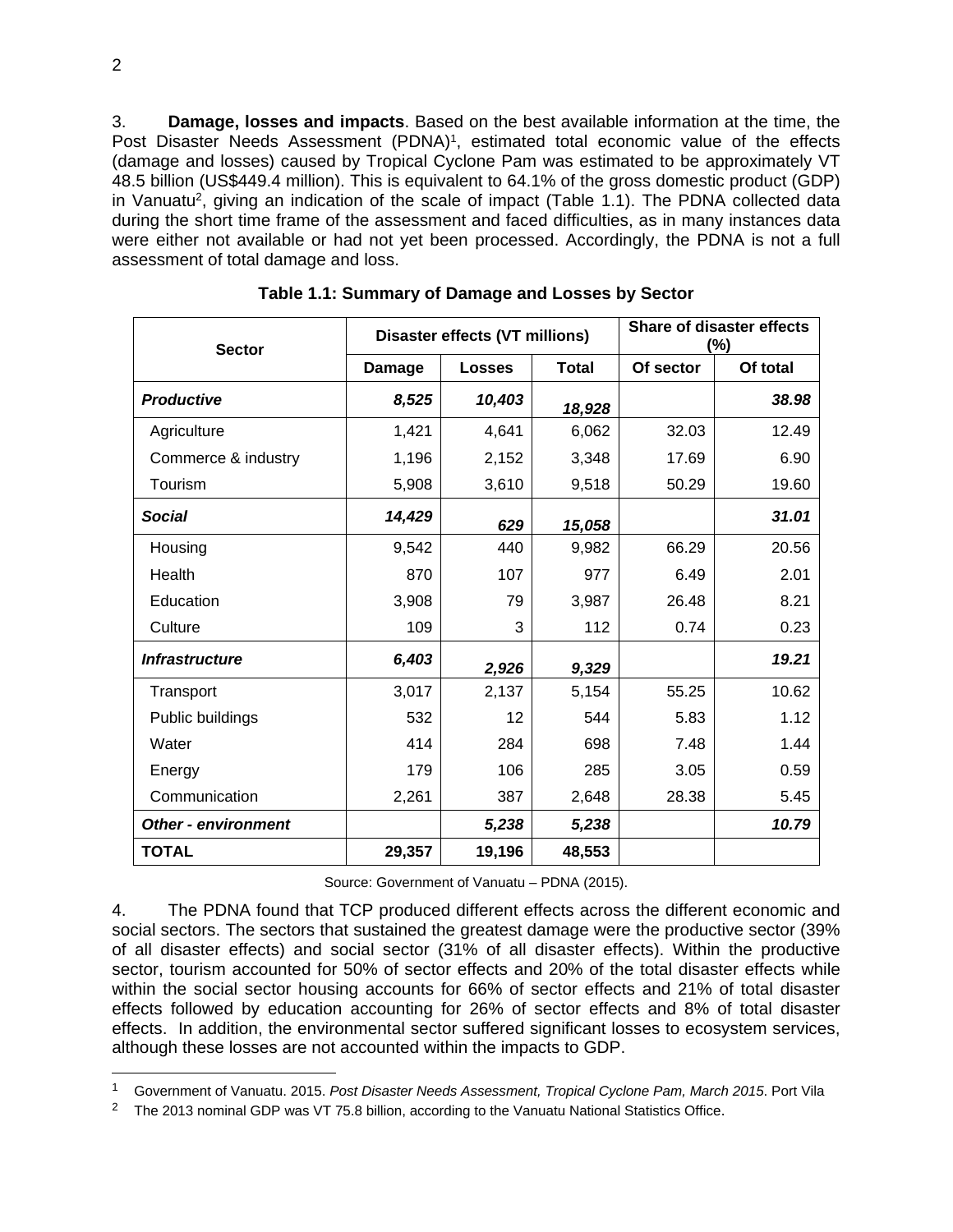5. Damage was the greatest in Shefa Province, whereas expected losses are the greatest in Tafea Province. Total damage and losses are estimated at VT 31.9 billion (66% of the total) for Shefa Province, VT 10.3 billion (21%) for Tafea Province, VT 3.0 billion (6%) for Penama Province, and VT 2.9 billion (6%) for Malampa Province.

6. TCP affected communities and individuals in a number of ways that will require support, intervention, and monitoring. The cyclone seriously harmed the livelihoods of over 40,000 households, severely limiting their capacities to generate income and resulting in losses of around VT 1.6 billion in personal income. TCP also extensively damaged or destroyed community infrastructure, disrupting daily life and—at a time when incomes have been lost requiring extra expenditures to pay for repairs or replacement.

7. **Damage and losses in the transport sector**. By the estimated costs of damage and losses, the infrastructure sector accounted for 19% of total disaster effects, transport infrastructure accounts for 55% of sector effects and 11% of total disaster effects followed by communication infrastructure accounting for 28% of sector effects and 5% of total disaster effects. The damage and loss estimate for the transport sector provided in the PDNA is VT 5.15 billion, of which roads and bridges accounts for 47% (VT 2.44 billion). Damages and losses in Shefa Province (where Efate is located) accounts for 90% of total transport infrastructure damages and losses.

8. The transport infrastructure networks and facilities throughout Vanuatu suffered severe physical damage as a result of TCP. Most damage was recorded in the provinces of Malampa, Penama, Shefa, and Tafea, which were located directly in the cyclone's path. Vanuatu's transport infrastructure was severely damaged by TCP. Partial damage was incurred at all three international airports and at 11 or more of the minor domestic airports and airfields. Partial damage was also recorded to wharves and jetties, and there was significant damage to marine vessels, in particular the smaller fleet. Damage to roads and bridges was confined to bridgeapproach, culvert, and pavement washouts and blocked drains. About 80% of the road network was completely blocked due to fallen trees.

9. The PDNA concluded that transport infrastructure remains vulnerable to further damage and total failure unless emergency protective repairs are carried out immediately and restoration work is designed with sound engineering solutions to make the infrastructure climate resilient.

10. Emergency attention was required to address (i) the airport at Lamen Bay on Epi Island; (ii) the landslide at Klehm's Hill on the Efate ring road; and (iii) the washed-out sections to the north of the Efate ring road. Proper engineering solutions that include climate-proofing measures need to be implemented immediately before further damage is inflicted by heavy rain.

11. **Summary of recovery and reconstruction costs**. Total recovery and reconstruction is estimated at VT 34.1 billion (US\$316 million). Of this amount VT 10.3 billion (US\$95 million) is focused over the short-term (12 months to four years). The estimated cost of reconstruction in the transport sector is a total of VT 3.92 billion, with VT 2.18 billion required to address shortterm needs (next 12 months) and VT 1.73 billion required to address medium term needs (next 2-4 years).

12. On 5 August 2015, the government requested all development to actively contribute and support its program emphasizing capacity development for stronger Ni-Vanuatu disaster resilience, including wherever possible maximizing the use of local resources. The project supports the program of post-cyclone recovery and reconstruction efforts in the transport sector, specifically for road and bridge rehabilitation and addressing landslides on Efate ring road.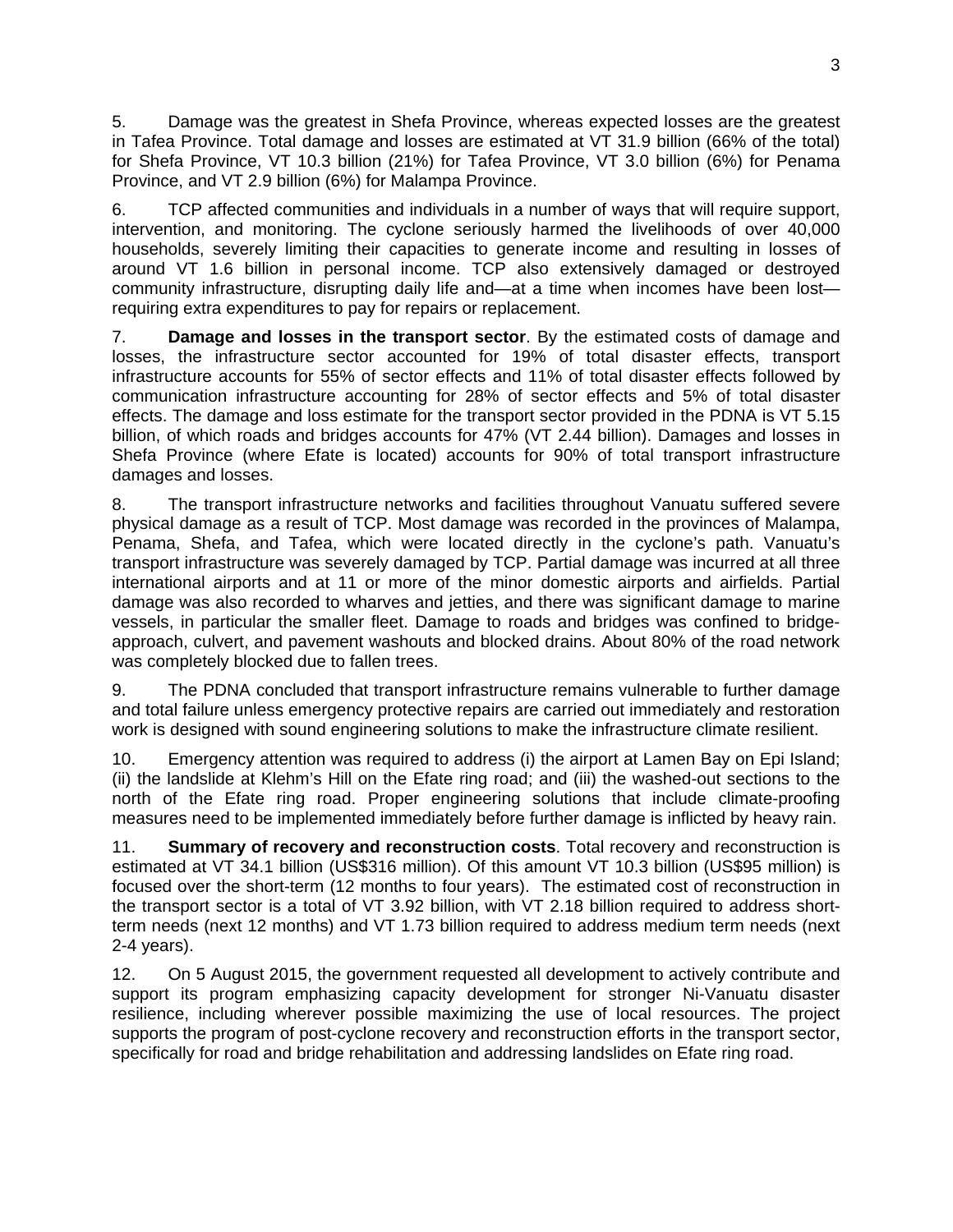13. **The original project**. The project—through emergency financing--supports the efforts of the government to reconstruct, and climate-resilient and disaster-proof the transport sector infrastructure on Efate ring road, which suffered flood and storm damage as a result of TCP. The project includes works at 20 sites along the Efate ring road. All civil works are expected to be designed and implemented using the "build back better" (BBB) concept to strengthen resilience to future disasters and climate change risks. Works also incorporate gender-proactive and universal access features in designs, including construction of walkways and provision of access to, and laundry facilities in, the streams alongside the road.

14. The project is to be implemented between October 2015 and March 2019, which is longer than the typical period of two years for emergency assistance projects. This extended implementation period is justified because the project will not only assist with reconstruction and restoration, but will also adopt the BBB approach, providing transport infrastructure assets with improved disaster and climate resilience.

15. **Additional financing**. The additional financing will continue to support the efforts of the Government of Vanuatu (the government) to reconstruct, and climate and disaster proof the transport sector infrastructure on Efate ring road (Efate Island, Shefa Province) damaged by TCP during 12–14 March 2015.

16. **Impact, outcome and outputs**. The impact and outcome are the same as for the original project. There will be only one output of the additional financing: transport infrastructure in damaged locations on Efate ring road reconstructed, and climate- and disaster resilience improved.

17. **Implementation arrangements**. The additional financing will continue the implementation arrangements established for the original project. The Ministry of Financial and Economic Management (MFEM) will be the executing agency and Ministry of Public Infrastructure and Utilities (MIPU) will be the implementing agency. A project management unit (PMU) comprising the design and supervision consultant (DSC) team (international and national consultants) and Public Works Department (PWD) engineers has been established within MIPU for project design and implementation supervision services. An Infrastructure Working Group (IWG), with representatives from MIPU, has been established to provide oversight on project implementation under the guidance of Program Recovery Committee (PRC).

18. **Implementation progress.** Project preparation was undertaken between June and July 2015 in response to the March request from the government to provide emergency assistance. The project is currently progressing well and in January 2017 the progress is estimated to be 25% complete in terms of project duration and 2.2% on disbursements. The DSC selection was completed on 27 June 2016 and consultants mobilized on 6 July 2016.

19. The DSC includes international and national consultants, 30% of whom are women, and has been integrated within the PWD. The DSC team leader is managing project activities and coordinating with other development partners to ensure there is no duplication of activities. The DSC assists MIPU for project design and implementation and responsible for the detailed assessment, feasibility studies, and options analysis for BBB, detailed engineering design, and cost estimates.

20. **Safeguards frameworks**. During the preparation of the emergency project safeguards frameworks were prepared. The environmental assessment and review framework (EARF) provides the procedure for the environmental assessment and clearance of subprojects that were to be identified and prepared during the course of the project. The objective of the EARF is to ensure that any environmental impacts of the project are identified, appropriately addressed and mitigated to acceptable levels. The EARF has been updated for the additional financing.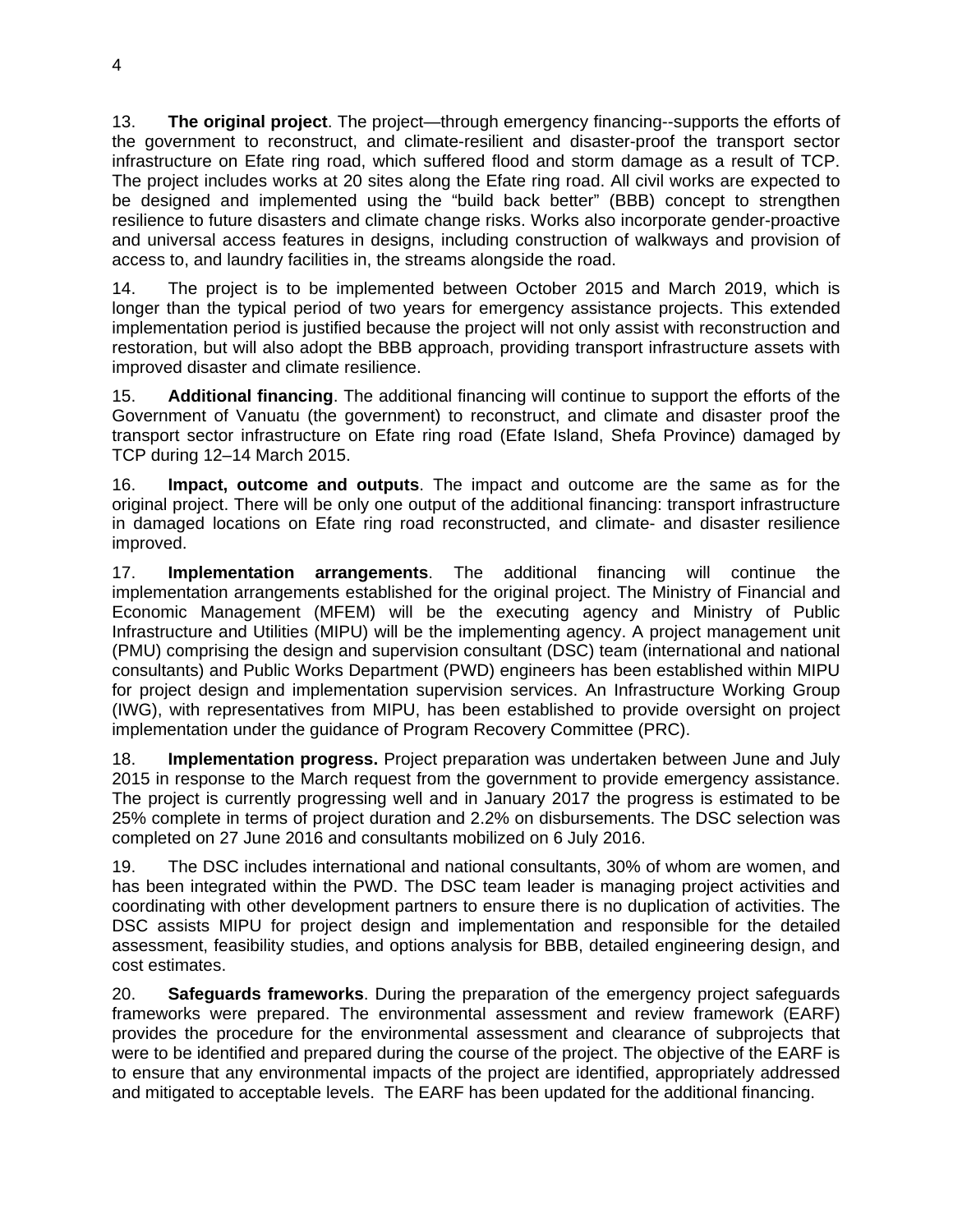21. **Environmental safeguards compliance**. The original project is category B for environment. Following the EARF prepared for the project, two environmental assessments were prepared; an assessment covering eastern Efate (12 sites) and an assessment covering western Efate (8 sites). Following review and clearance by ADB these were submitted with the application for environmental permit and foreshore development consent. The assessments have been disclosed on ADB's website. The Department of Environmental Protection and Conservation (DEPC) has issued the environmental permit for the 12 eastern sites and has advised that the decision on the western sites is forthcoming. Environmental safeguards are being implemented in compliance with the Safeguard Policy Statement 2009 (SPS) and national laws and regulations. The screening of the additional financing is proposed as category B.

# **II. LEGAL FRAMEWORK AND INSTITUTIONAL CAPACITY**

22. Environmental assessment and clearance of subprojects under the project will comply with the country safeguard system (CSS) of Vanuatu and ADB safeguard policy where there are gaps between CSS and best practice as set out in the Safeguard Policy Statement 2009 (SPS).

### **A. Vanuatu Country Safeguard System**

-

23. Environmental management in Vanuatu is provided through the Environmental Protection and Conservation Act (EPCA) [Cap 283], as amended by Act 28 of 2010, and the Environmental Impact Assessment (EIA) Regulations, Order No. 175 of 2011. Both are administered by the Department of Environment Protection and Conservation (DEPC) within Ministry of Climate Change, Meteorology and Geo-hazards, Environment, Energy, and Disaster Management (MCC).

24. The following summary is drawn upon reports prepared under the Vanuatu subproject being implemented through *Technical Assistance to Strengthening and Use of Country Safeguard Systems*. 3

### **1. Environmental Protection and Conservation Act 2010**

25. The main parts of the EPCA deal with (i) administration; (ii) EIA; (iii) biodiversity and protected areas; and (iv) offenses under the Act. The Act provides for a department to develop, implement, and coordinate the Government's environmental policies and programs. The Act makes it mandatory to (i) prepare and publish a national state of environment report at least once every ten years and (ii) maintain a publicly accessible environmental registry.

26. The Act provides for establishment of Biodiversity Advisory Council, and specifically covers the issues of bio-prospecting and community conservation areas.

27. Under the EPCA all activities or proposed projects that impact or are likely to impact the environment of Vanuatu must make an application for approval to DEPC. There is a schedule to the EIA Regulations that sets out the types of activities/projects that require an approval from the department. For all of these activities, once an application is lodged and fee paid, the DEPC EIA Unit officers carry out a preliminary environmental assessment (PEA) and determine whether an EIA is required or not. An EIA is required for those activities/projects that cause or are likely to cause significant impacts on *"environment, social and/or custom*".

<sup>3</sup> ADB. 2010. *Technical Assistance for Strengthening and Use of Country Safeguard Systems*. (RETA 7566-REG, approved by the Board in July 2010 for \$5 million under Technical Assistance Special Fund IV and major change in scope and increase in TA amount to \$8 million approved by the Board in October 2011). The Vanuatu environment subproject was approved in 2014.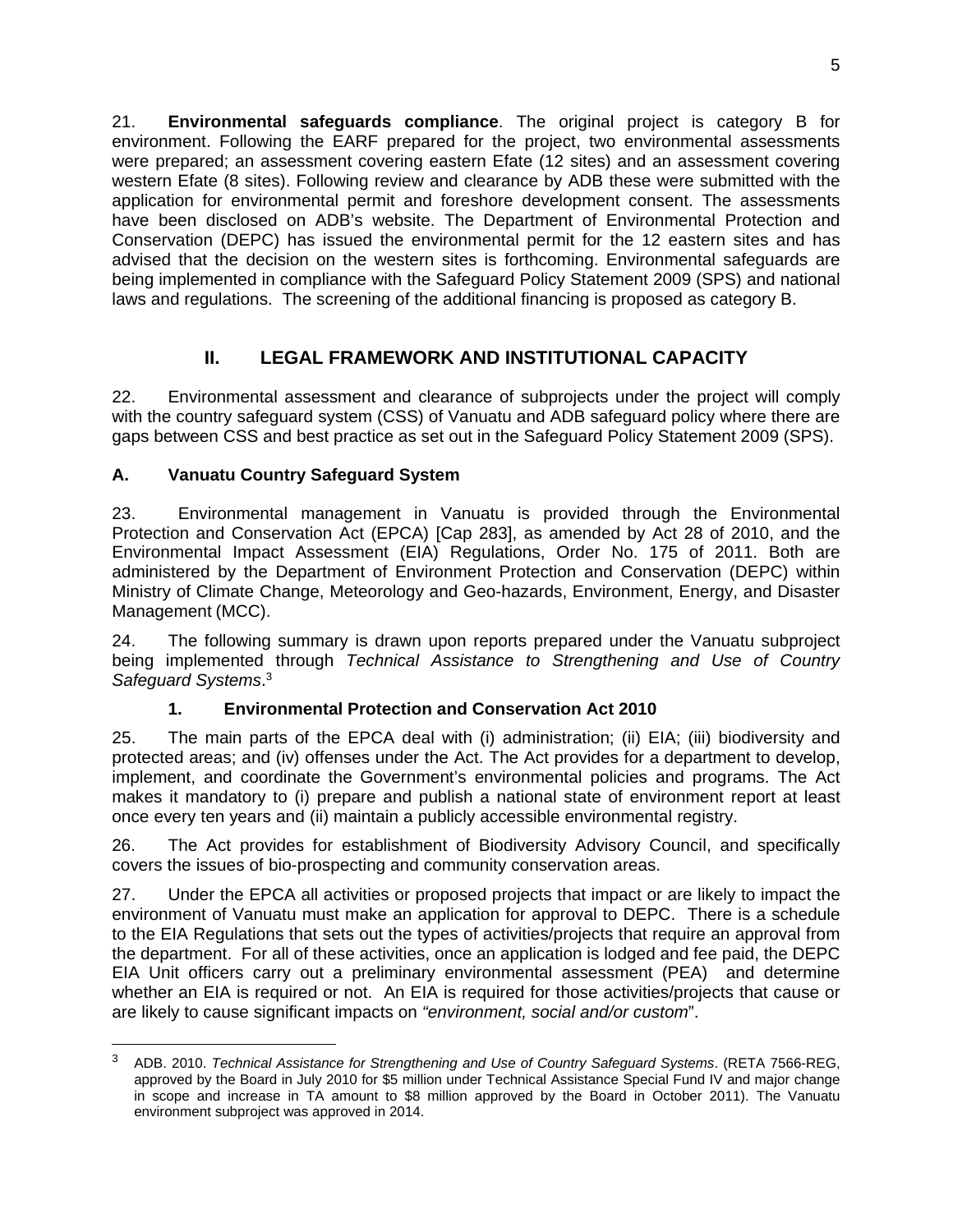28. The EIA report and environmental management and monitoring plan (EMMP) are submitted to the Director of DEPC for review by an EIA review committee, which makes recommendations to the Director. The Director can then: approve the application (with or without conditions); refer the matter back to the EIA review committee for further assessment; or reject the application.

29. The environmental assessment process is applied to those projects that come under the definition of the EPCA (i.e. those that impact or are likely to impact the environment). A schedule to the regulations lists a wide variety of developments that need to be referred to the department for a preliminary environmental assessment by officers, some of these nominated developments are more to do with planning rather than environmental impacts, for example the need for PEAs for retail stores in urban areas. This has broad span of developments requiring PEA in large part comes about due to a failure of land use planning processes rather than the actual environmental impacts of activities.

# **2. EIA Regulations 2011**

30. The EIA Regulations require that the projects, proposals or development activities specified in Schedule 1 are subject to the EIA provisions of the EPCA and establishes the procedures for undertaking the environmental assessment of any development activities or projects with likely environmental impacts. The proponent is required to first submit an application containing a description of the proposed activity/project and identification of likely environmental impacts and required measures to avoid or mitigate the impacts. On receipt of the application, the DEPC undertakes PEA (review) and recommends whether (i) no further assessment is required and a permit can be granted (with or without conditions) or (ii) further study and an EIA.

31. It is the EIA Regulation that set out requirements for the EMMP, which under the Regulations must: (i) describe, in respect of the project, proposal or development activity, the environmental protection measures that will be put in place by the project proponent if approval is given for the project, proposal or development activity; (ii) include an environmental monitoring and surveillance program of action; and (iii) provide for an environmental monitoring manager to be appointed by the project proponent, in consultation with the DEPC, to verify that the EMMP and protection measures are being fulfilled and adverse impacts of the project, proposal or development activity are documented.

# **3. Other Legislation and International Conventions**

32. Waste Management Act 2014 provides for the protection of the environment through encouragement of effective waste services and operations. The Act is administered by DEPC and sets out the responsibilities of agencies and people in relation to waste management, it establishes the regulatory environment for designated waste management operators, and identifies offences in relation to waste and waste management.

33. Pollution (Control) Act 2013 is also administered by DEPC and covers the obligations of owners and/or occupiers of premises to take pollution control measures and stipulation for permits to discharge pollutants. Despite the provisions of any other legislation, the Act requires that any persons and agencies with responsibilities under the Act, or whose functions and powers may relate to any matter or thing involving the environment, are to apply the precautionary principle when discharging their responsibilities and functions, or exercising their powers. The Act also requires that in any decision making made under the terms of this Act must be guided by consideration of climate change adaptation and mitigation issues.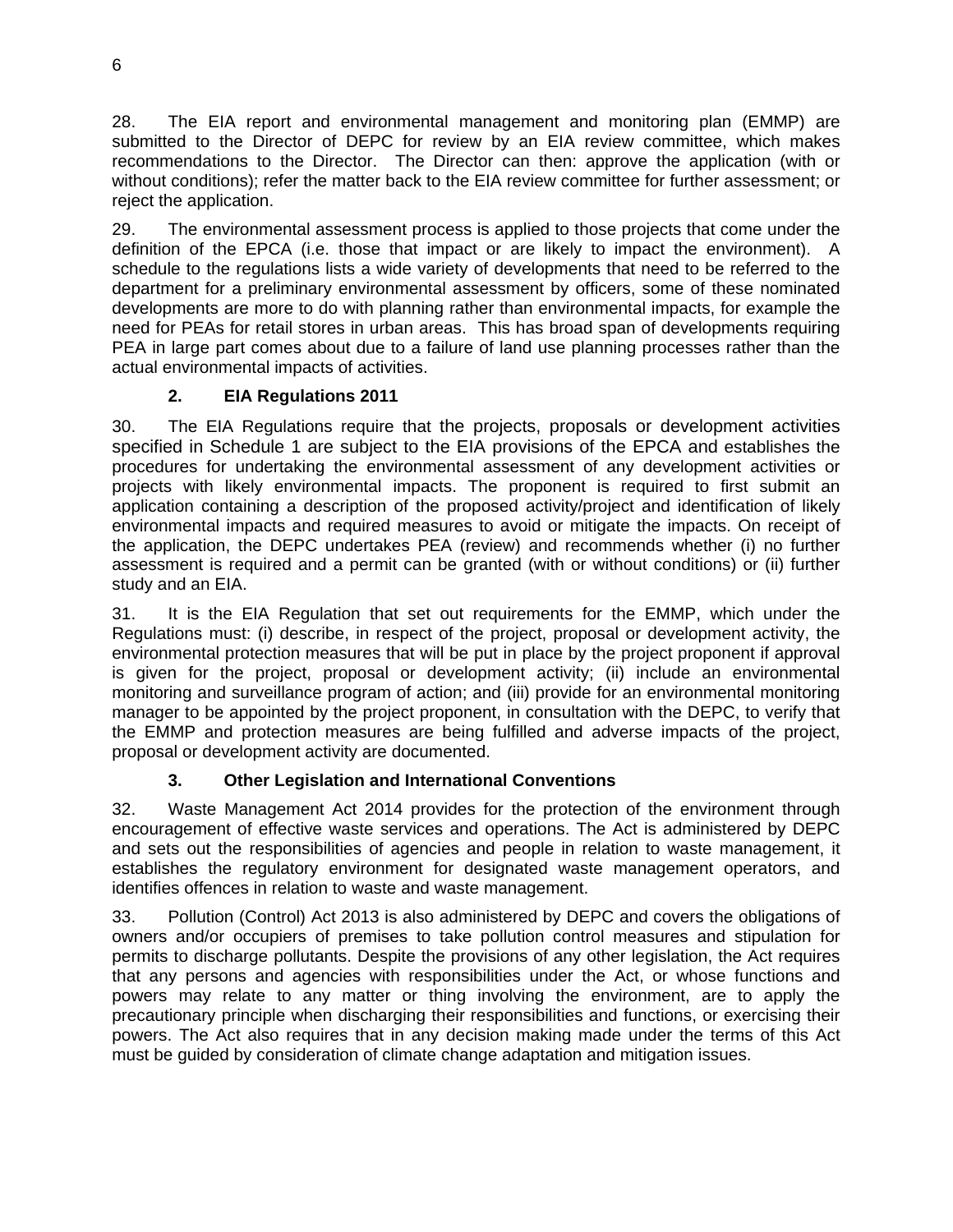34. Foreshore Development Act 1975 and Amendment Act 2013 deal with regulating the carrying out of works on the foreshore. The Acts states that no person shall undertake or cause or permit to be undertaken any development on the foreshore of the coast of any island in Vanuatu without having first obtained the written consent of the Minister of Planning. The Amendment Act requires that the consent is also subject to any requirements set out in any other Act in relation to any development. In addition the consent application requires (i) consultation with, and consent of, the foreshore landowners; and (ii) a description of the proposed works including plans, maps and drawings.

35. The Quarry Act 2013, Health and Safety at Work Act 1987 and Labor Act (as amended) 2009 will also apply.

36. Other legislation that has implications for resource development and management and potentially the project is included in Appendix 1A.

37. Vanuatu is a signatory to a number of international agreements with environmental and conservation implications. These may be found in Appendix 1B.

38. The DEPC also has policies, plans and strategies in draft form including: (i) DEPC Strategic Plan 2014-2024; (ii) National Environmental Management Strategy (NEMS); and (iii) National Environment Policy (NEP). The DEPC Strategic Plan 2014-2024 includes a range of activities for the development of the department. Included in the plan is the intention to restructure to meet operational needs as well as have offices in all six provinces. The timeframe for the restructure and establishment of provincial offices is set in the plan to be achieved within the next four years (i.e. by 2019). The plan also notes that any such changes will be dependent on these requests being agreed to and then a suitable budget made available.

#### **B. Institutional Framework and Capacity**

#### **1. Ministry of Climate Change, Meteorology and Geo-hazards, Environment, Energy, and Disaster Management**

39. The DEPC is responsible under the EPCA to administer the Act which includes approval of environmental assessments. Since 2013 it has been part of the MCC. Prior to this the Department was located within the Ministry of Lands and Natural Resources and it became a full department in the Ministry of Lands in 2010 having been the Environmental Unit for several years prior. The MCC was created in 2013 and the DEPC was incorporated into the new ministry at the end of that year.

40. The MCC comprises four separate units or departments: Vanuatu Meteorology and Geohazards Department; National Disaster Management Office; Department of Energy; and DEPC. With the exception of DEPC, all the MCC's units and departments are housed in a purpose-built office building in the Nambatu area of the city. The DEPC is located in the Pompidou government buildings on the other side of town close to the MIPU and VPMU offices but physically distant from its own Ministry.

41. DEPC has a Director who oversees the department which currently has a total of ten permanent positions, including the Director. All officers are permanent full-time staff. Of the ten permanent DEPC staff positions, no positions are technically vacant. However one (Director) is filled by an acting incumbent leaving the vacated position temporarily vacant until a new director is appointed and the incumbent can return to his original position. Two positions are temporarily vacant (around one year for each position) due to staff on extended study leave overseas. Two other positions are currently vacated by staff on leave for up to six months.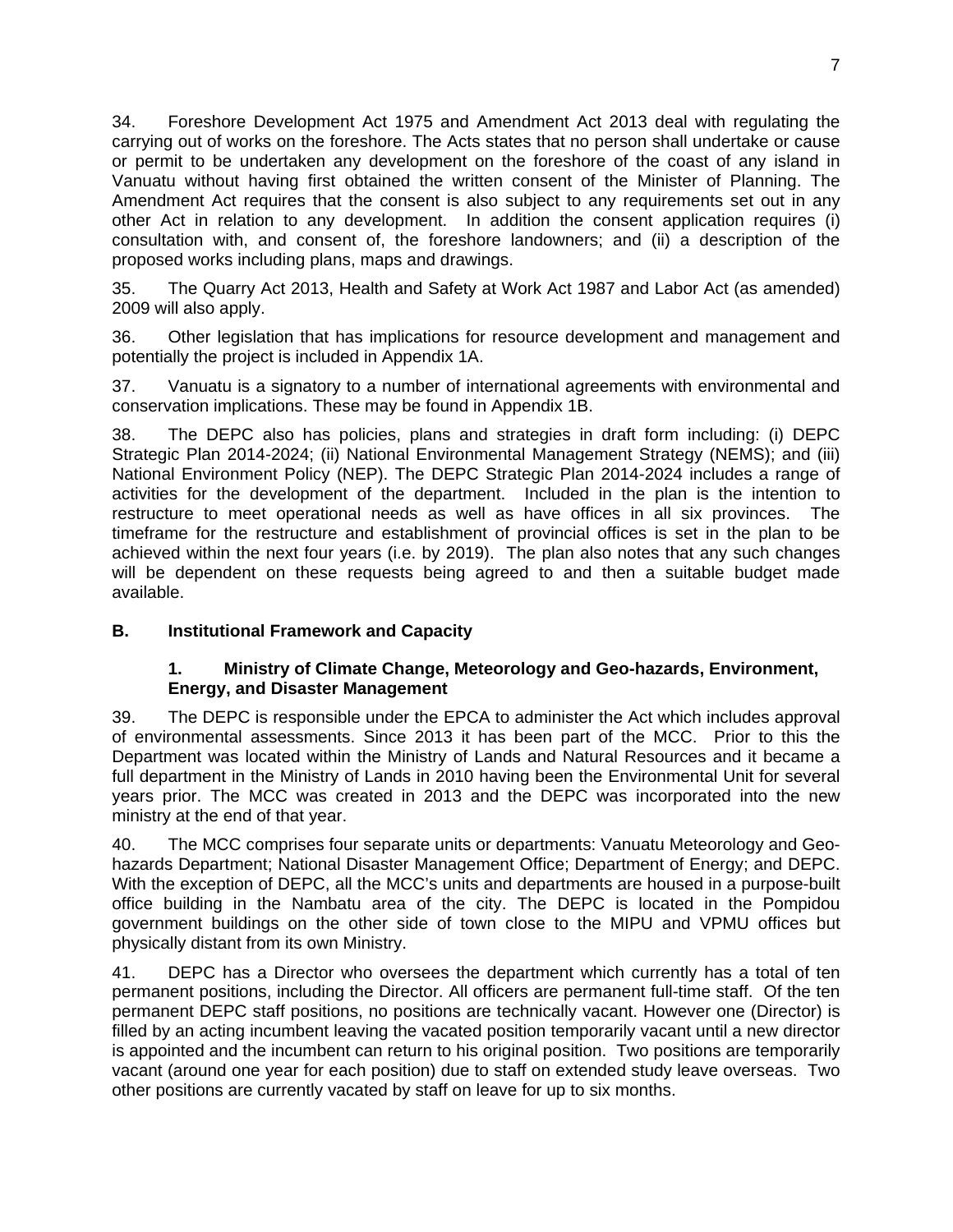42. In addition to permanent positions there are a further seven project positions within the department plus two overseas volunteers. According to the DEPC's 2013 annual report, the department consists of four units with ten staff however the department's formal structure diagram doesn't include units or divisions. In practice the department is split up into four units: Biodiversity and Conservation (one staff member); Environmental Protection (Waste Management one staff member), Environmental Planning and Assessment (three staff with one being the Santo based department officer); Administration and support services (four staff including a principal environment officer); and the Director.

43. ADB has been providing technical assistance (TA) to DEPC since 2014. A subproject under TA 7566-REG--*Strengthening Implementation Capacity for EIA in Vanuatu*--supported the DEPC in fully implementing and understanding the requirements of the country safeguards system (CSS). <sup>4</sup> The main outputs of the subproject were: (i) diagnostic of the legal regulatory framework for environment (which includes the EPCA as amended in 2010 and the supporting EIA Regulations 2011); (ii) institutional capacity assessment; (iii) strengthened procedures, capacity building and outreach; and, (iv) action plan.

44. In 2015 the government requested ADB to provide further TA for strengthening environmental safeguards and the capacity of the DEPC and key ministries to apply environmental safeguards in infrastructure projects. The TA impact, outcomes, outputs, and institutional arrangements were developed in consultation with DEPC.

45. The TA will help to embed procedural strengthening provided through a subproject delivered through the earlier subproject (described at para. 43). The *Technical Assistance for Institutional Strengthening for Environmental Safeguards in Vanuatu commenced in April 2016.<sup>5</sup>* The TA will (i) advance a number of the recommendations made in the country safeguards legal review by working with DEPC and State Law Office to propose amendments to the EPCA and EIA Regulations, and prepare new enabling regulations under the recently passed Waste Management Act and Pollution (Control) Act; (ii) work with DEPC to develop national standard and guidelines for environmental performance, and potentially including updating of existing guidelines such as Quarry Guidelines; and (iii) deliver capacity and institutional building for embedding strengthened procedures, preparing permit conditions, monitoring and compliance.

### **2. Ministry of Infrastructure and Public Utilities**

46. The MIPU is the key government agency responsible for infrastructure development and the management of public works. The Ministry of Infrastructure and Public Utilities is one of the larger ministries within the government with over 250 employees. It is also one of the more established ministries with well-developed human resources functions and has had the benefit of donor support for capacity development through infrastructure development programs.

47. MIPU comprises four divisions. These are: PWD which has 188 positions, including staff in works depots in all six provinces; the Civil Aviation Authority which has 17 positions; Corporate Services Unit with 10 positions, and the Department of Ports and Harbours with 56 positions.

<sup>4</sup> ADB. 2010. *Technical Assistance for Strengthening and Use of Country Safeguard Systems; Guidance Note for Review of Country Safeguard Systems* (November 2010). (RETA 7566-REG, approved by the Board in July 2010 for \$5 million under Technical Assistance Special Fund IV and major change in scope and increase in TA amount to \$8 million approved by the Board in October 2011). The Vanuatu subproject-- Strengthening Implementation Capacity for EIA in Vanuatu--was approved March 2014 (for \$265,000)

<sup>5</sup> ADB. 2016. *Technical Assistance to Institutional Strengthening for Environmental Safeguards in Vanuatu*. (TA 9073-VAN, approved by the DG PARD in January 2016 for \$225,000).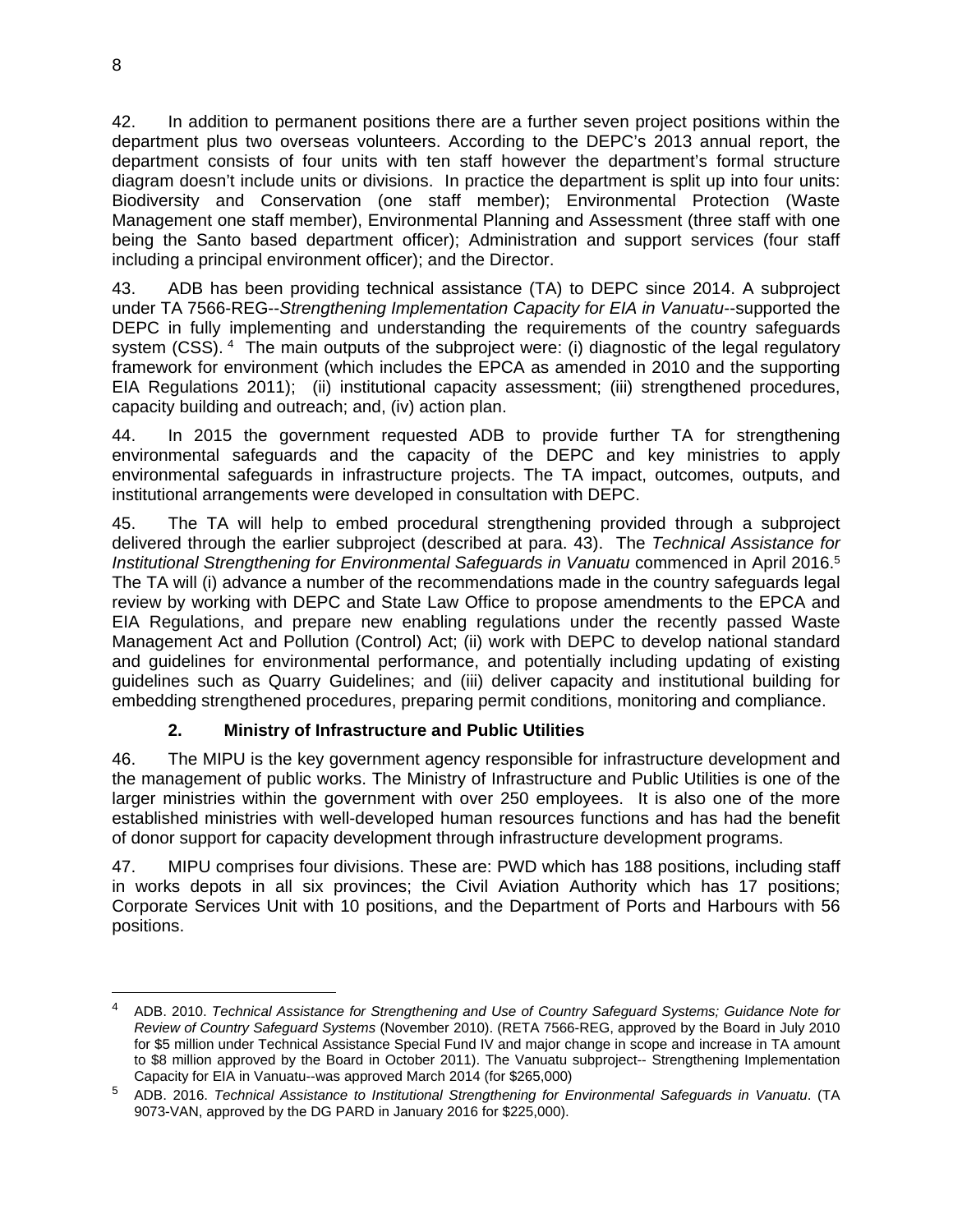48. MIPU, through PWD administers infrastructure development projects and infrastructure maintenance. PWD has recently developed a social safeguards framework (SSF) through the Vanuatu Transport Sector Support Program (VTSSP). The VTSSP is financed by the Department of Foreign Affairs and Trade (DFAT) of the Government of Australia and is now in its second phase. The VTSSP includes support for social safeguards and other institutional strengthening within MIPU such as human resource management and procurement.

49. The SSF for VTSSP is currently being implemented by PWD. Implementation includes capacity development and training for PWD staff and local contractors in the provinces and was developed partly in response to challenges face in the first phase of the programme. MIPU and PWD intend to apply the SSF to other infrastructure projects and PWD work programmes over time however currently the focus is on the VTSSP. Environment is included in the SSF however understanding and capacity for environmental elements is relatively weak. The current emphasis is largely on social safeguards with only one out of the seven elements of the SSF being environment.

50. As the PWD is one of the few central government departments with line staff in the provinces (where DEPC has no operational staff) it would be useful to improve understanding of environmental safeguards for PWD staff and contractors in the provinces.

51. A step towards strengthening CSS implementation is the appointment of a Senior Safeguards Officer and also an Environmental Safeguards Officer in PWD in 2015. The officers are working with international and national consultants on a number of pro9jects and receiving mentoring and capacity building as part of these opportunities.

### **C. ADB Safeguard Policies**

-

52. The objectives of ADB's safeguards are to: (i) avoid adverse impacts of projects on the environment and affected people, where possible; (ii) minimize, mitigate, and/or compensate for adverse project impacts on the environment and affected people when avoidance is not possible; and (iii) help borrowers/clients to strengthen their safeguard systems and develop the capacity to manage environmental and social risks. Through its SPS ADB establishes policy objectives, scope and triggers, and principles for three key safeguard areas of environment, involuntary resettlement, and Indigenous People. The SPS sets out the process to be applied from screening, through due diligence and assessment to monitoring and reporting.

53. **Screening and categorization.** SPS requires project screening and categorization at the earliest stage of project preparation. Screening and categorization is undertaken to (i) reflect the significance of potential impacts or risks that a project might present; (ii) identify the level of assessment and institutional resources required for the safeguard measures; and (iii) determine disclosure requirements. ADB uses a classification system to reflect the significance of a project's potential environmental impacts. A project's category is determined by the category of its most environmentally sensitive component. Each proposed project is scrutinized as to its type, location, scale, and sensitivity and the magnitude of its potential environmental impacts. Projects are assigned to one of four categories.<sup>6</sup> The category determines the level of assessment required.

<sup>6</sup> Category A if it is likely to have significant adverse environmental impacts that are irreversible, diverse, or unprecedented, and impacts may affect an area larger than the sites or facilities subject to physical works. Category B if its potential adverse environmental impacts are less adverse than those of category A projects, impacts are site-specific, few if any of them are irreversible, and in most cases mitigation measures can be designed readily. A project is Category C if it is likely to have minimal or no adverse environmental impacts.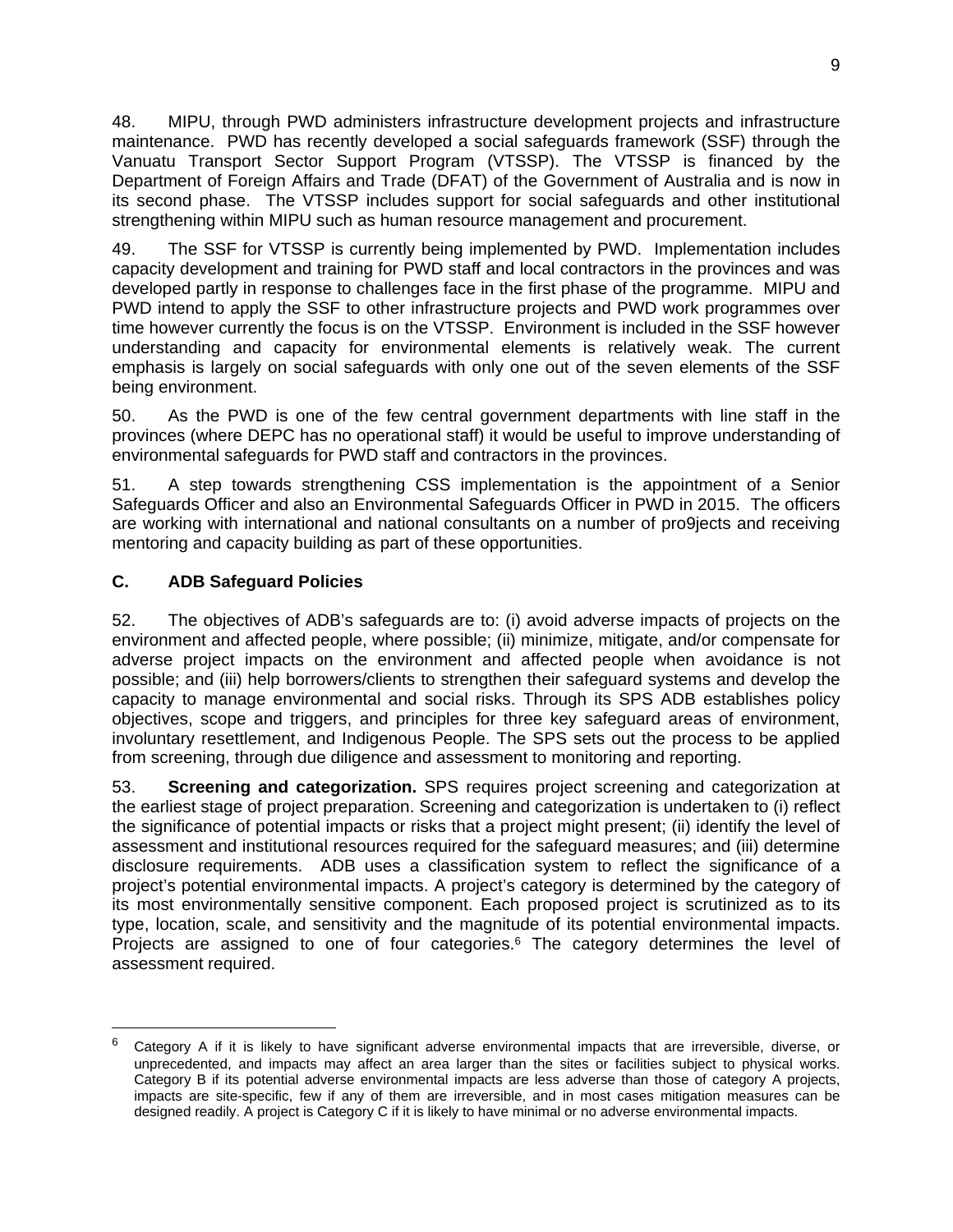54. **Due diligence.** ADB's safeguard due diligence emphasizes planning, environmental and social impact assessments and safeguard documentation. Through such due diligence and review, ADB will confirm (i) that all key potential social and environmental impacts and risks of a project are identified; (ii) that effective measures to avoid, minimize, mitigate, or compensate for the adverse impacts are incorporated into the safeguard plans and project design; (iii) that the borrower/client understands ADB's safeguard policy principles and requirements and has the necessary commitment and capacity to manage the risks adequately; (iv) that, as required, the role of third parties is appropriately defined in the safeguard plans; and (v) that consultations with affected people are conducted in accordance with ADB's requirements.

55. **Health and safety.** The project will be required to provide workers with a safe and healthy working environment, taking into account inherent risks, any hazards in the work areas, including physical, chemical, biological, and radiological hazards. The SPS also requires that the government, through the implementing agency, will take steps to prevent accidents, injury, and disease arising from, associated with, or occurring during the course of work. The project will adhere to international good practice, as reflected in internationally recognized standards such as the World Bank Group's Environmental Health and Safety Guidelines.<sup>7</sup>

56. **Monitoring and reporting.** Both government and ADB have their own separate monitoring responsibilities. The extent of monitoring activities, including their scope and periodicity, will be commensurate with the project's risks and impacts. Governments, through the implementing agency, are required to implement safeguard measures and relevant safeguard plans, as provided in the legal agreements, and to submit periodic monitoring reports on their implementation performance. Monitoring and supervising of social and environmental safeguards is integrated into the project performance management system. ADB will monitor projects on an ongoing basis until a project completion report is issued.

# **D. Review of Country Safeguard System**

57. A review of the legal framework for CSS undertaken as part of *Technical Assistance for Strengthening and Use of Country Safeguard Systems (RETA 7566-REG)*8 concluded that the environmental legislation of Vanuatu is fully equivalent with 26 of the 75 key elements (34.67%) of the ADB's safeguard requirement 1: environment (SR1) principles, including most of the basic components of environmental assessment. National legislation is partially equivalent with 24 of the key elements (32.0%), and not equivalent with 25 of the key elements (33.3%). $9$ 

58. The review noted that the Vanuatu legislation and policies are fully equivalent with most of the basic components of environmental assessment. The overall objective of ensuring the environmental soundness and sustainability of projects and to support the integration of environmental considerations into the project decision-making process is provided by the EPCA and the EIA Regulations. It can also be found in legislation from certain line ministries, including legislation on forestry and mining (including quarries) and may also be seen in a number of policies, including the Priorities and Action Agenda 2006-2015, the DEPC Strategic Plan 2014- 2024, the National Biodiversity Conservation Strategy 1999 (although this is now out of date and is currently being revised), the draft National Environment Policy and the draft National Environmental Management Strategy.

-

<sup>7</sup> World Bank Group. 2007. *Environmental, Health, and Safety General Guidelines.* Washington, DC.

<sup>&</sup>lt;sup>8</sup> See Footnote 5

<sup>9</sup> ADB. 2015. RETA 7566-REG Vanuatu Subproject: Strengthening Implementation Capacity for EIA in Vanuatu; C*ountry Safeguard Review - Legal Analysis Report*.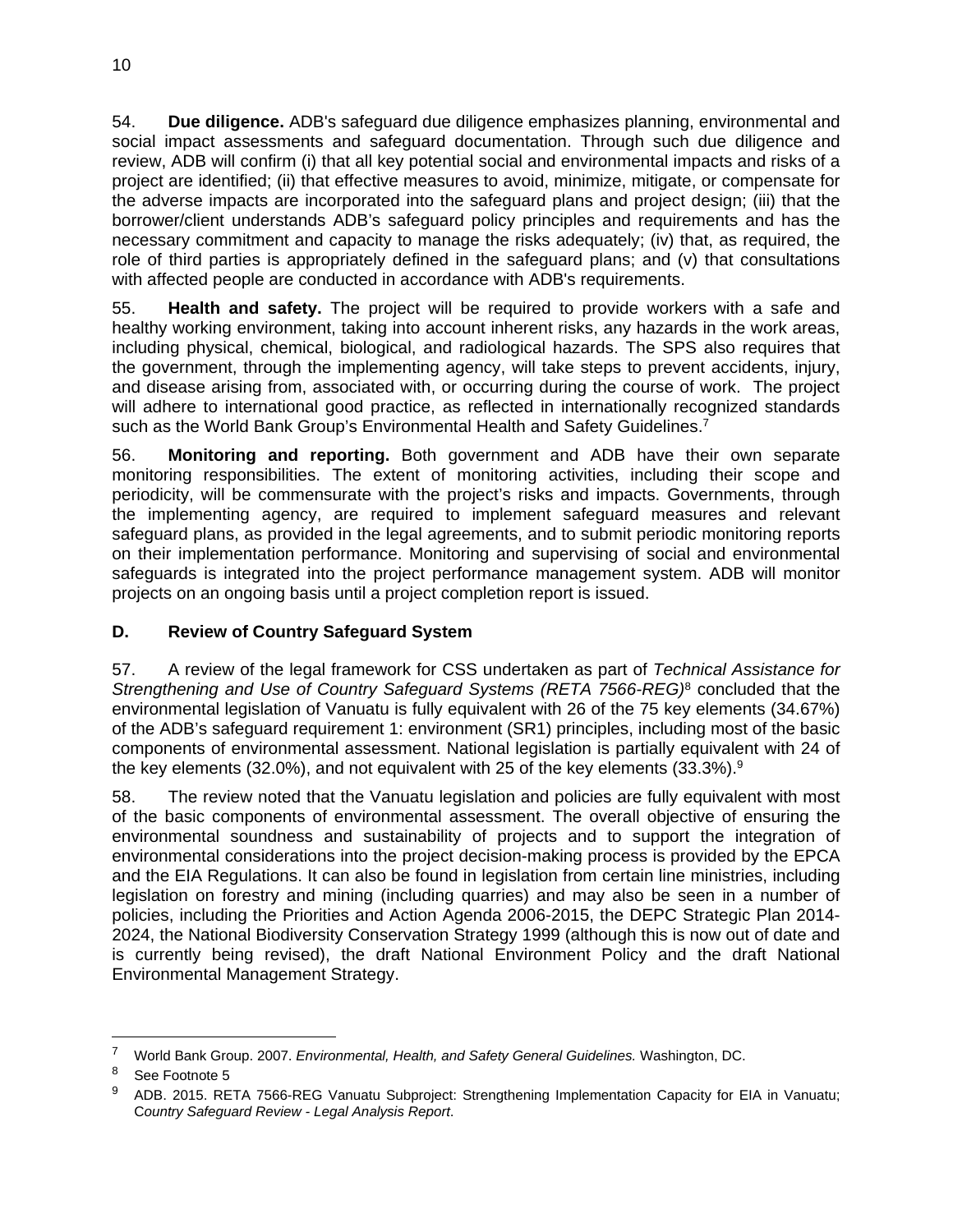### 59. **Recommendations**. The recommendations to bring about full equivalence include:

- A number of revisions to the EPCA;
- A number of revisions to the EIA Regulations;
- A number of revisions to the PEA format;
- The adoption of a format (minimum requirements) for the EIA Report;
- The adoption of a format (minimum requirements) for the EMMP;
- Clarification of the interaction between the EIA process and the Pollution (Control) Act and the Public Health Act;
- Adoption of the implementing regulations under the Pollution (Control) Act;
- Adoption of the implementing regulations under the Waste Management Act; and
- Adoption of the implementing regulations under the Health and Safety at Work Act.

60. A number of the recommendations relate to the EIA procedure for projects likely to have significant environmental, social and/or custom impacts, while others relate to the initial PEA procedure. The second phase TA is developing and taking forward a number of the recommendations.

# **III. ANTICIPATED ENVIRONMENTAL IMPACTS**

61. This project will repair and reconstruct the damaged ring road on Efate; the project will target damaged bridges, culverts, low level crossings (causeways), coastal sections in need of protection works, and steep sections affected by landslides. Minor repairs and re-instatement of drainage systems will be included. The project will include works in several sections of the ring road–to be prioritized during the design phase--and will reinstate connectivity at the damaged locations. The subprojects included in the additional financing include:

- a. Upgrade of Tassiriki road section (6.2 km) including drainage improvement;
- b. Prima floodplain management to manage floodwaters in the Prima (La Colle) catchment in the vicinity of the Prima bridge;
- c. Reconstruction of Tanoliu and Ulei bridges;
- d. Drainage improvement at Saama;
- e. Replacement of Epule bridge (included as repairs under the ongoing project however requires reconstruction with an improved road alignment); and
- f. Marona Bridge boreholes under geotechnical investigations in original scope of work terminated at a 20 m depth. However, upon interpretation and analysis of the data, it was found that the soils were subject to liquefaction and required bore holes to be driven down to at least 30 m, to confirm the founding material for bridge piles.
- 62. The types of works that will be included are:
	- Ripping up or scarifying damaged seal and replacement of seal;
	- Bridge repairs deck replacement, abutment and/or pier replacement or strengthening/protection, removal of in-stream debris build-up, and bank protection;
	- Replacement of, or construction of new, low-level crossings or box culverts;
	- River training for up and/or downstream river realignment (where rivers and streams have changed course due to debris build up);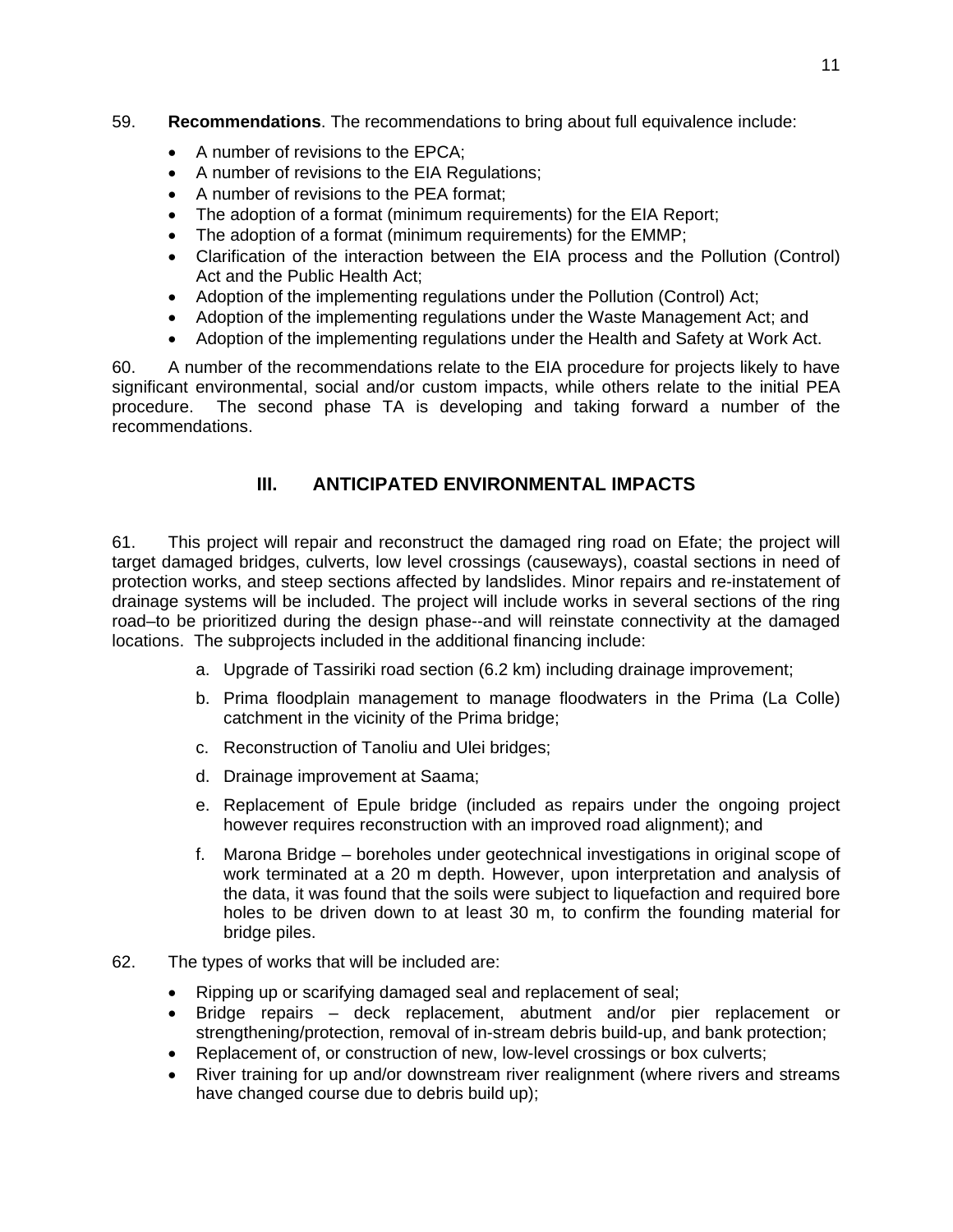- Removal of landslide debris;
- Clearing drains, installation of new drainage, repair of damaged drainage, deepening areas with insufficient/inadequate drainage; and
- Provision of coastal protection in sections of road located close to the sea and experiencing erosion and damage from storm surges and king tides.

63. Based on experience with the original project as well as other projects in the sector, it can be anticipated that most of the impacts will be site-specific, are not particularly significant as road segments and bridges to be repaired will be reconstructed within their existing location, i.e., within the already existing road corridor. Thus, land acquisition and associated issues with regard to disturbance of cultural sites, destruction of significant vegetation or habitats is unlikely to be an issue. If any minor realignment of road sections are proposed as a climate proofing or adaptation measure, they will be screened and assessed as per the safeguards frameworks.

### **1. Design and Location Impacts**

64. **Climate change.** The design of the road at both inland and coastal locations will consider potential impacts of climate change including: sea level rise, extreme high tides, storm surges, coastal flooding, cyclones, and heavy rainfall events. Much of the damage that has occurred to structures is due to heavy rainfall events arising from prolonged heavy rainfall and subsequent debris carried in deluge events. The replacement or repaired infrastructure will be climate proofed as far as practicable.

65. **Runoff management design.** Based on mitigations identified in environmental assessments and integrated into EMPs, roadside storm-water drainage will include the following recommendations:

- Cross drainage using culverts will be carefully evaluated to ensure that systems do not fail from excessive discharge.
- Where the road traverses ridges, side drains (off-takes) are required to direct storm water flows away from the road. These are to be established at 2 m vertical intervals (VI) where bare earth channels will be maintained. If a 2 m VI cannot be achieved then consideration will need to be given to vegetated channels with a VI of 4 m or otherwise armored with concrete or half round steel pipes.
- Where cross drains are required stable outlets will provided that can carry the runoff safely to the disposal area. Culverts and drains must not be allowed to terminate above a disposal area without considering the possible effects on the stability of the discharge area.
- All pipe and box culverts must have flared level outlets and be provided with a vertical cut-off wall at the end of the apron that extends at least 0.35m below the apron to avoid the apron being undercut.
- All culverts are to discharge to safe (non-eroding) areas.
- Regular maintenance of roadside drainage systems is required.

66. **Flora, fauna and protected areas.** Flora and fauna will be identified in the environmental assessments. Measure to mitigate any impacts on flora and fauna will be integrated into the EMP. As noted previously, the road corridor does not traverse critical or natural habitats and is not located in, or adjacent to, protected areas or conservation areas.

67. **Land acquisition.** A resettlement framework has been prepared for the project. This will guide the process for any work that necessitate access to land beyond the existing road corridor, including temporary access arrangements required while new bridges are being constructed. The procedures set out in the resettlement framework will be followed by the PMU.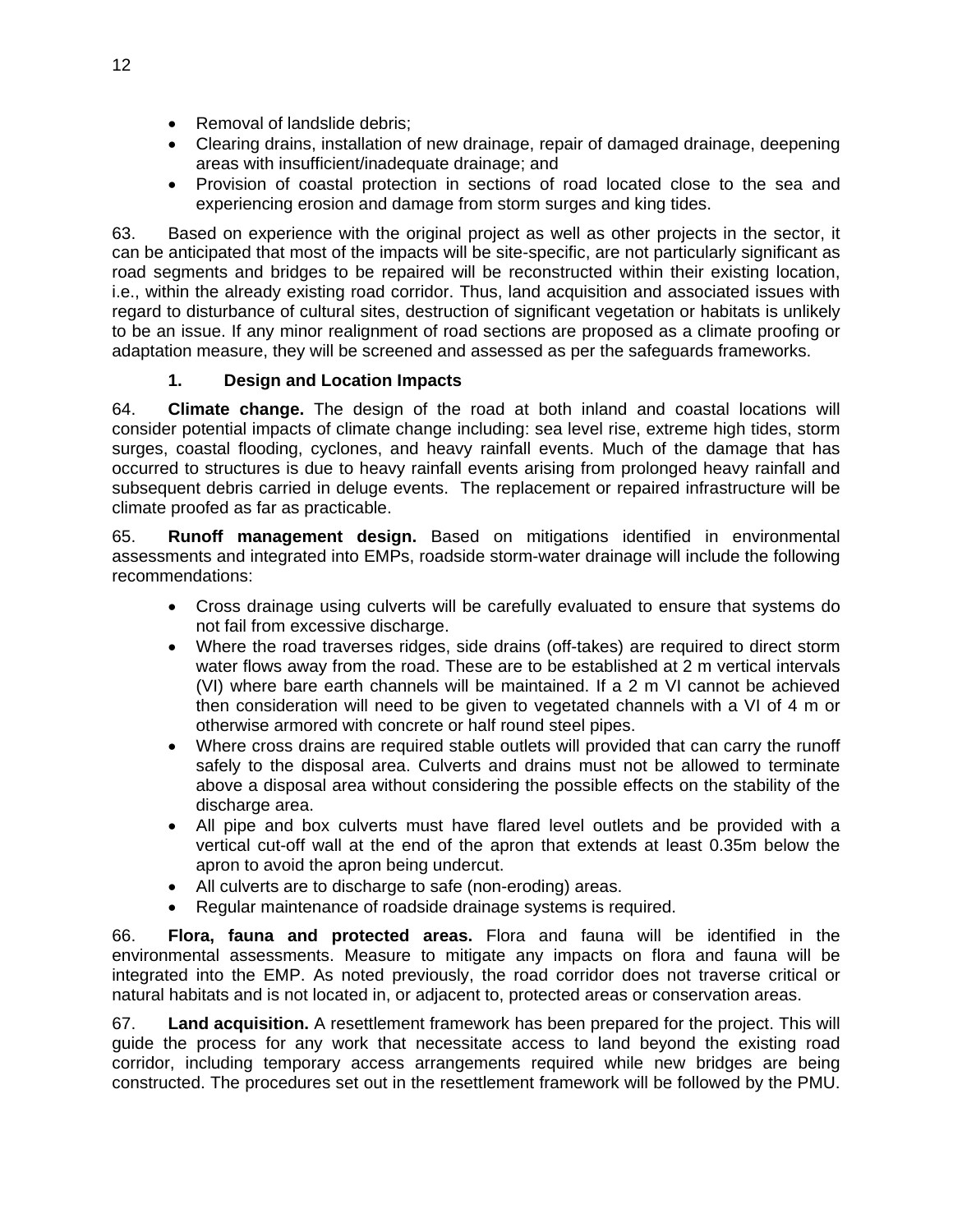Any resettlement plans or due diligence reports, as required, will be submitted to ADB for review and clearance.

# **2. Construction Impacts**

68. **Air quality.** During the construction phase, the activities that could produce impacts on air quality are emissions from vehicles or machines and dust raised from the construction activities. Vanuatu currently does not have emission or air quality standards. Since the impact on air quality is likely to be minimal, no rigorous air quality monitoring is expected to be required.

69. Dust may become a nuisance to surrounding communities from construction activities. Where dust will be an issue, the contractor will limit the working area and reduce vehicle movements. Water will be sprayed on affected areas as required to keep dust down both at the worksite and on haul routes that pass through residential areas. Stockpiles may also release dust into the surrounding area and therefore should be covered when not in use.

70. **Noise.** There are villages and noise sensitive receptors (school, health center, church) within the road corridors. In such locations noise will be controlled, with no construction activities taking place between 1900 hrs and 0700 hrs. Ideally, noise should not exceed 45 dBA measured at the outside of any house or noise sensitive receptor.

71. **Vibration.** For compaction of the road base and materials/aggregate or other activities such as pile driving for bridges, the contractor will establish the following:

- Type and size of impact of equipment
- Zone of influence for the equipment

- The contractor will be the responsible for assessing the condition of buildings that may be susceptible to vibration within the zone of influence before commencing any work.
- The contractor will be responsible for any damage caused as a result of operating this equipment.
- Prior to commencing work with any vibrating machine, the contractor will arrange to advise people in nearby houses that this work is due to commence.

72. **Sources of aggregates.** Sources of materials for the project will comply with the requirements of the Department of Geology, Mines and Water (DGMW) within the Ministry of Land and Natural Resources and the Quarry Act 2013 as well as best practice for extracting, storing and transporting materials.

73. Should a contractor elect to source aggregates locally, the contractor will be required to ensure that aggregate is sourced from sites that have a permit issued by the DGMW either to the owner of the quarry, to the PWD or directly to the contractor for the extraction of materials.<sup>10</sup> Any site that is opened by the contractor will comply with relevant laws and requirements including the documentation to accompany the permit application (work program, site plan, EMP, health and safety plan, and rehabilitation plan).

74. **Soil and erosion.** During construction, excavated areas will need to be assessed for potential soil erosion damage and protection arranged as necessary to avoid the movement of eroded soil from the site into watercourses and onto adjoining areas including the worksite.

<sup>&</sup>lt;sup>10</sup> Under the Quarry Act, a person wanting to operate a quarry can apply for one of four types of permits; commercial permit; landscaping permit; PWD permit; or occasional permit covering different scales of operations (large quarry  $>$  50,000 m<sup>3</sup>/year and not exceeding an area of 100 ha; medium quarry 20,000-49,999 m<sup>3</sup>/year and not exceeding an area of 10 ha; small quarry  $501 - 19,999$  m<sup>3</sup>/year and not exceeding an area of 5 ha; occasional quarry must not exceed a period of one month and not exceed 500 m<sup>3</sup>).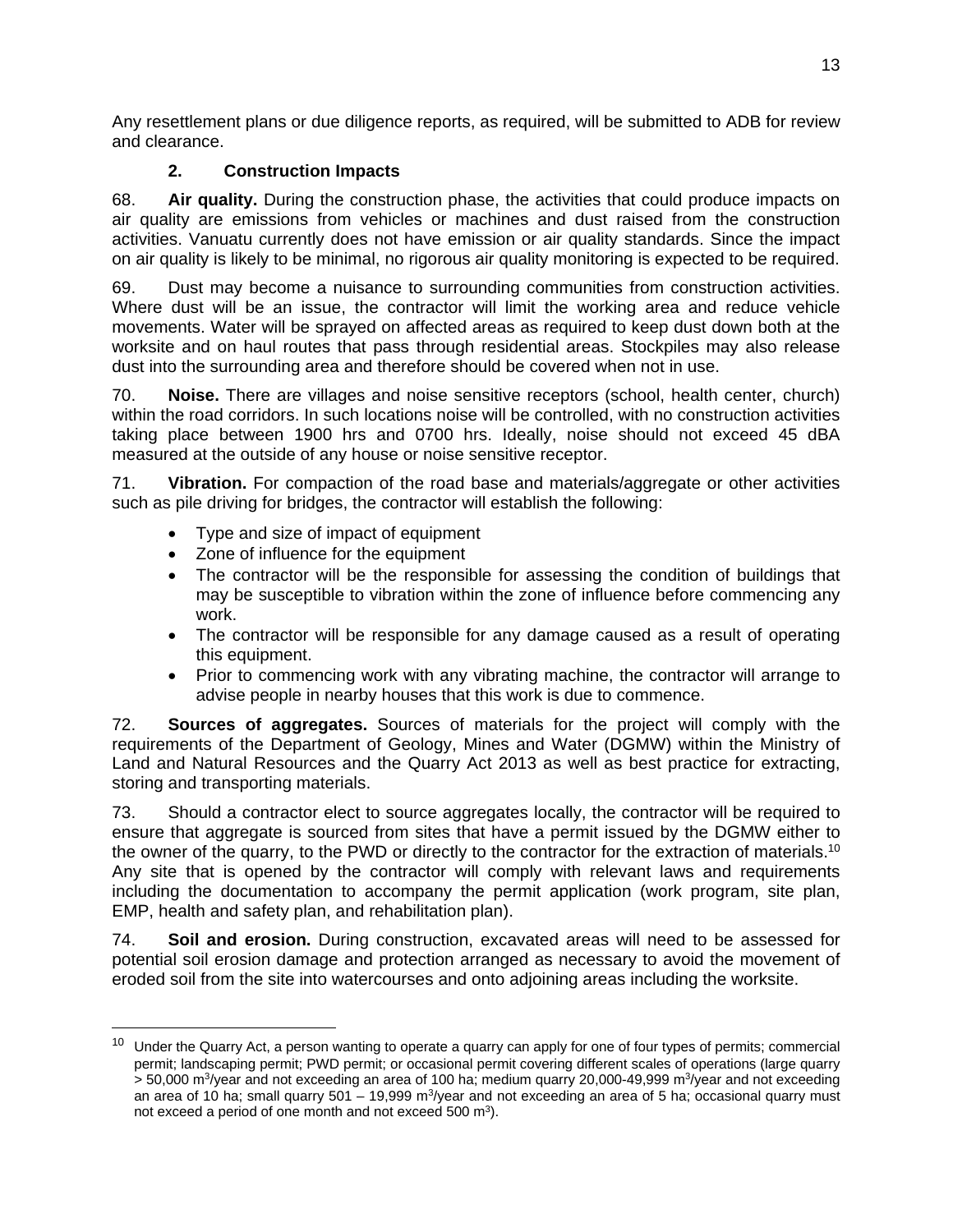75. Caution will be required for work on steep slopes: arranging to limit the area that is being excavated and use soil conservation technology such as silt fences to reduce and control erosion from these areas. At the completion of work, all disturbed areas will be stabilized by revegetation techniques.

76. **Water quality.** Water quality can be affected during construction activities when soils, wastewater, oils and lubricants, sewage and other materials are allowed to move into the environment. Construction activities that may exacerbate the movement of these materials into the fresh or marine water environments will be examined and mitigation measures developed.

77. **Flora, fauna and protected areas.** During the construction phase, flora and fauna can be affected, but any potential impacts are considered to be minimal as the construction work will be performed at previously developed sites and the previous operation of the road will have already disturbed fauna in these areas. The works will focus on reconstruction within existing corridors. The road corridor does not traverse critical or natural habitats and is not located in, or adjacent to, protected areas or conservation areas.

78. **Physical cultural resources.** The existing road corridor is unlikely to be located in areas where there are any known physical cultural resources (sites, areas) that could be damaged during excavation or other construction activities. The EMP contained in the environmental assessment will include chance find procedures, in the event of any accidental discovery during construction activities.

79. The contractor will consult with local leaders and authorities if new sites for sourcing materials are required, to allow for areas of cultural importance to be avoided. Potential material or quarry sites are anticipated to be existing sites, but where new sites are brought into operation for the project, the contractor will be required to follow the requirements of the Quarry Act which requires feasibility study of the extraction to be prepared and submitted to DGMW for approval prior to commencing material removal including (i) a plan setting out site, volume, methodology of extraction, transport and stockpile, and mitigations, and (ii) obtaining a quarry permit from DGMW.11

80. **Community health and safety.** The repair and reconstruction works will likely be undertaken through international competitively bid package(s) which will require a mix of international and national workers. Some works, such as drain clearing, culvert and scour protection works can utilize a greater proportion of unskilled and local labor.

81. Local people can also be hired as security guards, cooks, cleaners and providers of local produce at works sites and the works yard(s). This will reduce possible conflicts between outside labor and local communities. The EMP will include measures to protect the health and safety of communities including; (i) work sites and yard(s) being properly fenced and guarded; (ii) unauthorized people will not being permitted into the work sites; (iii) implementation of the project's consultation and participation plan which will set out the protocols to be implemented by the contractor and which will guide interaction between community and construction workers; and (iv) contractor will engage an approved service provider to deliver sexually transmitted infection and HIV awareness and prevention training and presentations with local communities and the workforce.

82. **Worker health and safety**: A number of activities, plant and products can give rise to health and safety impacts during the construction phase. Most of these impacts can be managed and/or mitigated.

-

<sup>&</sup>lt;sup>11</sup> The feasibility study or extraction plan will also require the contractor to consult with local leaders and authorities to allow for areas of cultural physical resources, heritage or importance to be avoided.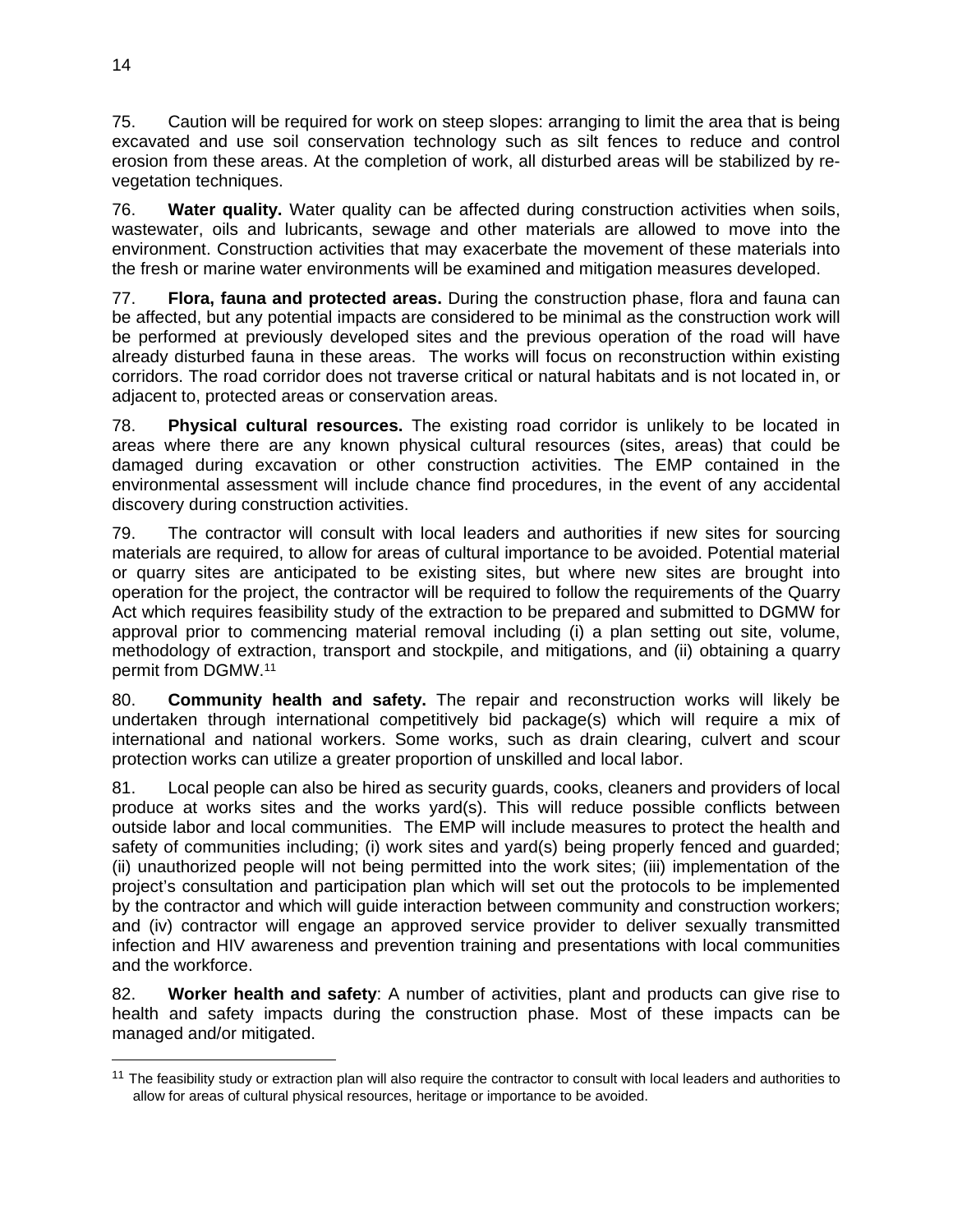83. The potential impacts are (i) contamination of local water supplies by potential contaminants such as sediments, fuel products and lubricants, and sewage giving rise to gastrointestinal problems; (ii) air pollution from exhaust fumes and dust giving rise to respiratory conditions; (iii) risk of accidents at work sites; and (iv) spread of communicable diseases. Contractors will observe general health and safety requirements and as a minimum must comply with the Health and Safety at Work Act 1987, Labor Act (as amended) 2009 and the World Bank Group's Environmental Health and Safety Guidelines. The contractor will be required to provide personal protective equipment to workers.

## **3. Operation Impacts**

84. **Soils and erosion.** Any excavation sites will be either filled in or stabilized during construction. Soil erosion from the road itself is not expected. Roadside drainage systems will require to be maintained and this will require the removal of accumulated sediments or vegetation. If vegetation control is required in drains, this should be removed manually (by slashing) rather than excavated by machine which will leave behind a larger and an erodible surface.

85. **Flora and fauna.** Impacts on flora and fauna are generally expected to be low as the road has already provided the initial access to these areas. As the reconstruction works will take place in the existing road corridor there will be no potential for adverse impacts that could arise from increased access to inland forests or other habitat areas.

86. **Health and safety.** While there is not expected to be any significant changes in road locations, the improved surface will increase traffic speed and coupled with greater traffic volumes it is likely that there will be a small increase in accidents. Should safety issues be determined, arrange the installation of traffic calming devices on the road, install signage and increase community awareness of traffic hazards.

87. **Risk of spread of communicable diseases.** Following the re-establishment of connectivity, there is potential risk of spread of communicable diseases resulting from mobility of people. The overall risk is considered to be negligible because the road corridor already exists, the ring road does not provide for any increased access beyond communities within the corridor, and the minor risk will be mitigated by the implementation of the awareness and prevention campaign conducted during the construction phase.

# **IV. ENVIRONMENTAL ASSESSMENT AND MANAGEMENT**

# **A. Screening and Classification**

88. Both the country system and the SPS require screening of project impacts to determine the potential risks and required level of assessment. The significance of project's environmental impacts determines the environmental categorization of the project. The subprojects (sections of the ring road) are located within an existing road corridor and therefore the project will not require implementing works in areas of critical or natural habitat or protected or conservation areas.

89. The additional financing (same as the original project) has been classified as category B. It is likely that each subproject will be category B, this is based on the screening of the types of works and activities at the specific locations set out at para. 61.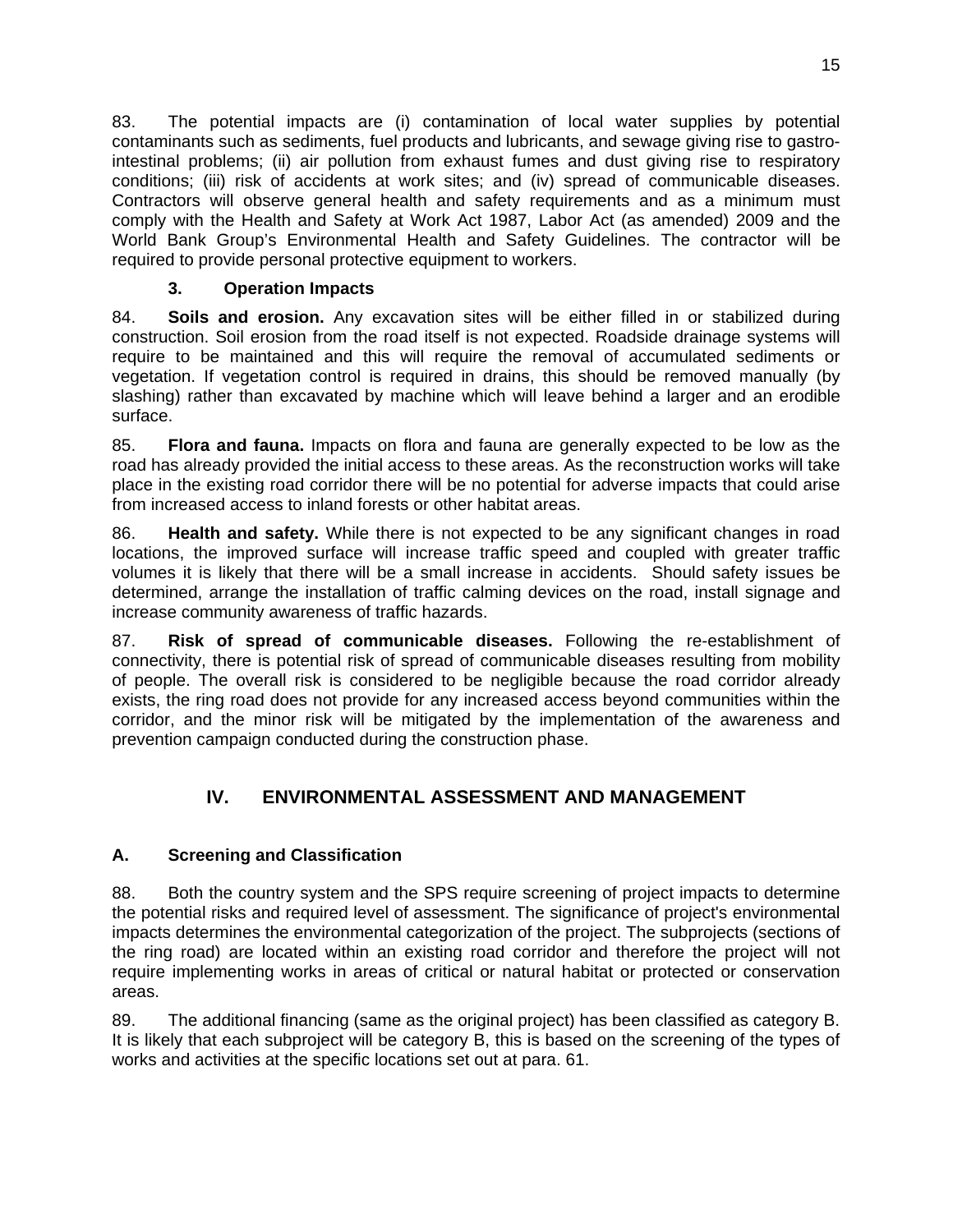### **B. Preparation of Environmental Assessments and Environmental Management Plan**

### **1. Environmental Assessment**

90. Environmental assessment in the Vanuatu is regulated by the EPCA and the EIA Regulations. The EIA Regulations establish the procedures for undertaking the environmental assessment of any development or activities that are likely to cause significant environmental, social/and/or custom impacts are subject to the EIA provisions of the EPCA and the Regulations. The proponent is required to submit an application for environmental permit which includes a description of the activity, likely environmental, social and/or custom impacts and proposed actions to mitigate the impacts. The DEPC undertakes a review of the application through the PEA process and determines whether further assessment through an EIA will be required.

91. According to SPS, for both Category A and Category B projects the environmental assessment to be prepared consists of eleven sections, the level of detail required being less for category B projects. The outline contents of an assessment are included in Appendix 2.

92. During the design stage of project implementation, and prior to commencement of any environmental assessment work, consultation with DEPC will be undertaken to discuss and agree the process to be followed and the environmental safeguard instruments to be produced to ensure they meet the EPCA and SPS. Following concurrence as to the approach, the screening, subproject descriptions and environmental assessments will be submitted as part of the permit application under the EPCA. DEPC will review the application and assessment through the PEA process and determine, based on that information, whether further information or assessment (through EIA) is required.

# **2. Environmental Management Plan**

93. Each environmental assessment will include an EMP which sets out the mitigation and management measures to be taken during project implementation to avoid, reduce, mitigate, or compensate for adverse environmental (in that order of priority). For the project, because a subproject (road section) could include different types of water crossings in addition to any road repair works, the EMP may include multiple management plans and actions.

94. The EMP within the assessment should also comply with clause 9 (1) and (2) of the EIA Regulations.

95. **Mitigation**. The EMP will summarize the anticipated adverse environmental and social impacts and risks, describe each mitigation measure with technical details, and provide links to other mitigation plans (for example, for resettlement plans or reports) required for the project.

96. **Monitoring**. This part of the EMP will describe monitoring measures with technical details, including parameters to be measured, methods to be used, sampling locations, frequency of measurements, detection limits and definition of thresholds that will signal the need for corrective actions. The reporting and disclosure procedures will also be identified.

97. **Implementation arrangements**. The EMP will include an implementation schedule showing phasing and coordination with overall project implementation and describe the institutional organizational arrangements for responsibility for carrying out the mitigation and monitoring measures. This section of the EMP will also identify practical measures to strengthen environmental and social management capability that can be implemented during the project. The section will estimate capital and recurrent costs and describes sources of funds for implementing the EMP.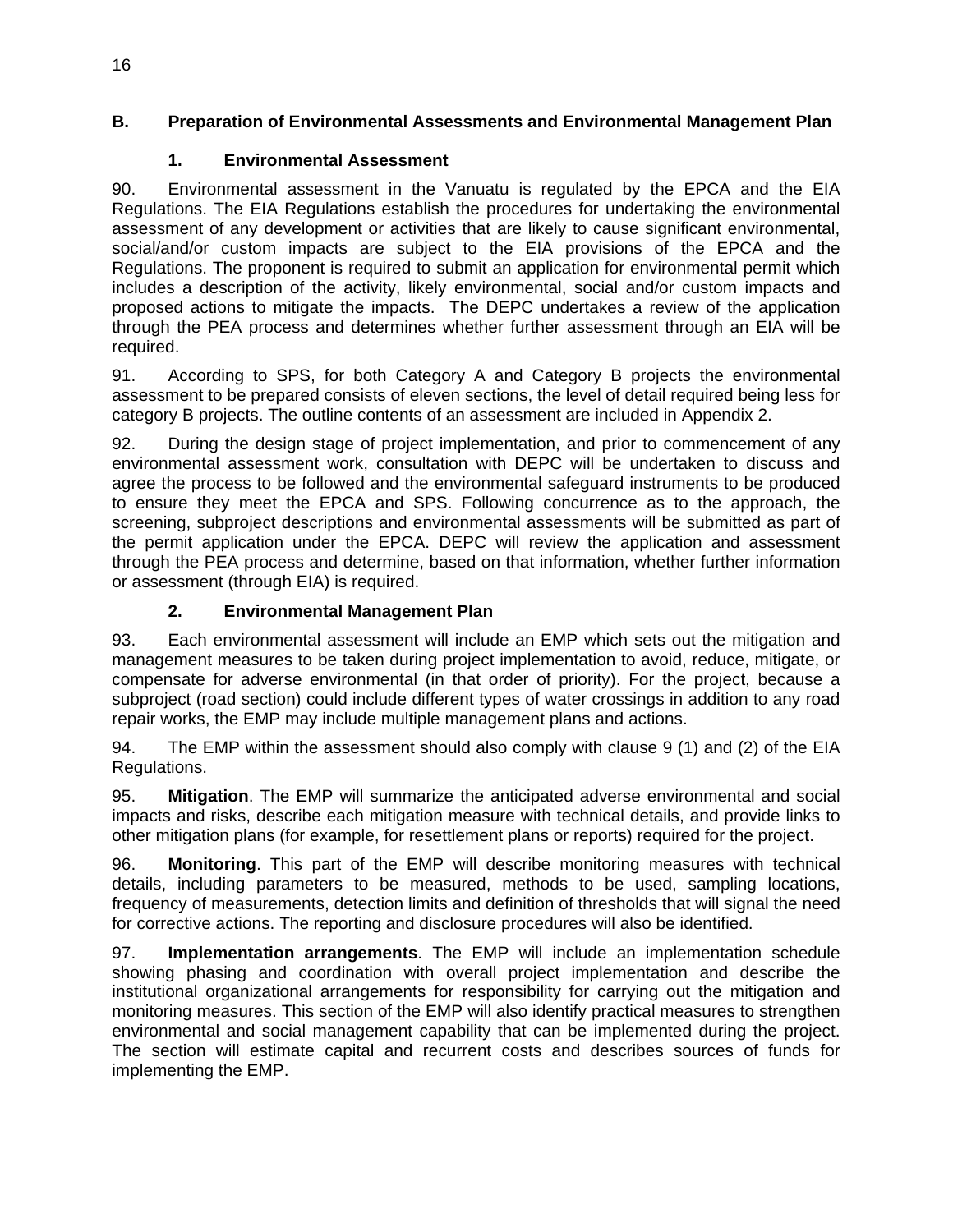98. **Performance indicators**. Where possible and practical, the EMP will describe the desired outcomes as measurable events, such as performance indicators, targets, or acceptance criteria that can be tracked over defined time periods.

# **V. CONSULTATION, INFORMATION DISCLOSURE, AND GRIEVANCE REDRESS MECHANISM**

### **A. Consultation and Disclosure**

99. Under both the EPCA and SPS consultation with affected and interested parties and stakeholders is required as part of the assessment process. The process, findings of the consultations, responses will be documented in the assessment report.

100. For any subproject requiring an environmental assessment, formal and documented public consultation and information disclosure will be required in accordance with the ADB SPS and Public Communications Policy 2011 and government's consultation and information disclosure requirements identified in the EPCA. This will be done at an early stage during preparation of the assessment and is to inform stakeholders of the project components and to encourage input to help identify environmental and community issues and concerns.

101. The information disclosed and feedback provided at the consultation sessions will be summarized, attendance recorded, and the document attached as an annex to the assessment report. Invited participants and attendees at consultation events will include government agencies (including provincial government), village and community representatives, as well as NGOs and civil society organizations. All consultations will follow the procedures set out in the consultation and participation plan (CPP) to be prepared for the project.

### **B. Grievance Redress Mechanism**

102. The process established and implemented under projects currently being implemented<sup>12</sup> which are based on traditional conflict resolution measures and are acceptable to ADB will be applied to the project (adapted as necessary).

103. The GRM will also be applied to the resettlement planning process and will be used to sort out, as far as possible, problems, concerns or grievances created by the project. If an issue or grievance with a specific environmental concern cannot be resolved then it will be addressed by being referred to the DEPC within the MCC.

# **C. During Construction and Operation**

 $\overline{a}$ 

104. The contractor's responsibility in respect of consultation and communication will be set out in the CPP and the relevant section of the CPP will be integrated into the EMP and bid and tender documents. The contractor will engaged with communities primarily through the community advisory committees and grievance redress committees established in each subproject area. The protocols for behavior of workers and conduct in and around villages will be set out in the CPP and will be an element of the EMP to help mitigate any impacts resulting from construction workforce and work sites/yards.

<sup>&</sup>lt;sup>12</sup> Vanuatu Inter-island Shipping Support Project and Port Vila Urban Development Project.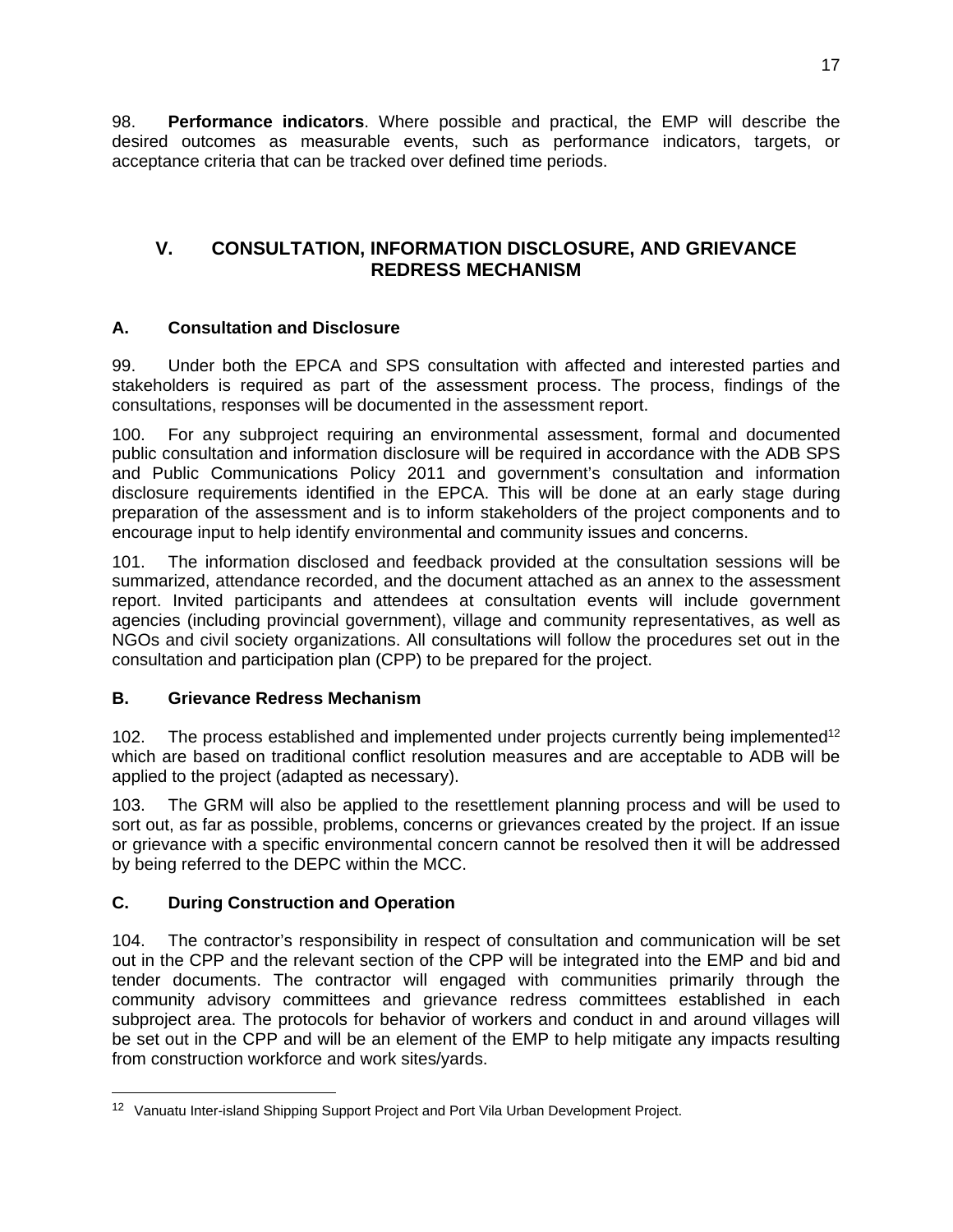105. As per the GRM, any complaints arriving at the contractor's site office will be recorded in a register that is kept at the site and which will be subject to monitoring. The register will record complaints by date, name, contact address and/or phone number if available, and reason for the complaint. A duplicate copy of the entry is given to the person making the complaint for their record at the time of registering the complaint. The duplicate copy given to the complainant will also show the procedure that will be followed in assessing the complaint, together with a statement affirming the rights of the person to make a complaint.

106. The register will show who has been directed to deal with the complaint and the date when this was made together with the date when the complainant was informed of the decision and how the decision was conveyed to the complainant. The register is then signed off by the person who is responsible for the decision and dated. The register is to be kept at the front desk of the site office and will be a public document. For anybody making a complaint no costs will be charged to the AP.

107. MIPU and the PMU will be equally responsible for ensuring GRM is in effect during operation and maintenance. The same procedure will be followed except that the complaint is now directed to the PMU. During operation, the same conditions apply; i.e., there are no fees attached to the making of a complaint, the complainant is free to make the complaint which will be treated in a transparent manner, the complaint will be addressed within the timeframes identified in the GRM, and the complainant has recourse to other courts if not satisfied with the resolution offered through the GRM.

# **VI. INSTITUTIONAL ARRANGEMENTS AND RESPONSIBILITIES**

108. **Coordination and oversight**. The overall coordination and oversight of the recovery and reconstruction program is by the Prime Minister's Office. MFEM will be the executing agency of the project, and it will implement the project through the PWD of the MIPU. An infrastructure working group (IWG) will be established to coordinate and oversee the reconstruction of infrastructure in transport, health and education sectors including reconstruction of public buildings.13 The IWG reports to the Prime Minister's Office. The Australian Department of Foreign Affairs and Trade (DFAT) will also provide funds for the recovery and reconstruction and recovery program in the transport, health and education sectors including construction of public buildings.

109. PWD intends to request DFAT to provide an international specialist as Program Coordinator who will coordinate the activities in each sector and report to IWG. To deliver the program and assist the Program Coordinator, sector, technical and safeguard specialists will be engaged.

 The management roles and responsibilities of the various stakeholders are detailed in Table 6.1. The implementation arrangements will be described in detail in the draft project administration manual.

<sup>&</sup>lt;sup>13</sup> The IWG will comprise Director Generals of Ministries of Finance and Economic Management, Infrastructure and Public Utilities, Health and Education.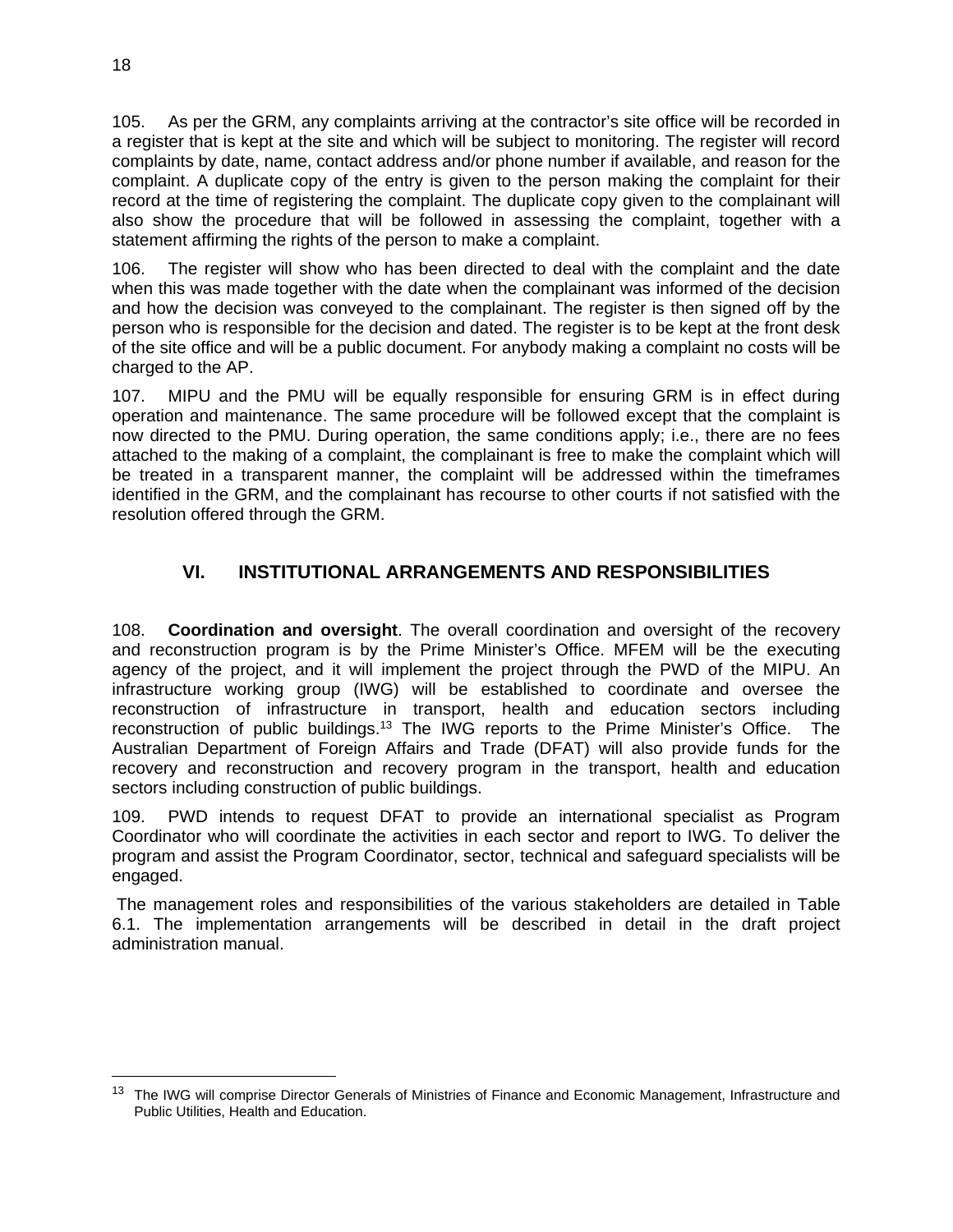| <b>Project implementation organizations</b>                                              | <b>Management Roles and Responsibilities</b>                                                                                                                                                                                                                                                                                                                                                                                                                                                    |
|------------------------------------------------------------------------------------------|-------------------------------------------------------------------------------------------------------------------------------------------------------------------------------------------------------------------------------------------------------------------------------------------------------------------------------------------------------------------------------------------------------------------------------------------------------------------------------------------------|
| Ministry of Finance and Economic<br>Management                                           | $\triangleright$ Executing agency and ministry representing the recipient                                                                                                                                                                                                                                                                                                                                                                                                                       |
| Ministry of Infrastructure and Public<br>Utilities (through Public Works)<br>Department) | Implementing agency.<br>➤<br>Responsible for overall implementation of the project through<br>PWD and PMU.<br>$\triangleright$ Responsible for submitting withdrawal applications, reporting<br>requirements, including submitting the annual audit report and<br>audited financial statements and record keeping.<br>$\triangleright$ Responsible for providing counterpart in-kind contribution (e.g.,<br>land, office space, taxes and duties, counterpart staff) for project<br>components. |
| <b>ADB</b>                                                                               | $\triangleright$ Financier through Asian Development Fund grant and loan and<br>Global Environment Fund.<br>$\triangleright$ Full administrator of the project.                                                                                                                                                                                                                                                                                                                                 |

**Table 6.1: Project implementation roles and responsibilities** 

### **A. Ministry of Infrastructure and Public Utilities**

110. MIPU, through PWD, will be the implementing agency for the project, and overall implementation responsibility will be with the PMU. The role of the PMU will be overall project management and decision making. Feasibility studies (including safeguards assessments and consultation), detailed designs, and supervision of construction and civil works contractor will be the responsibility of the PMU.

111. A PMU comprising design and supervision consultants (DSC) integrated with PWD's engineering unit will be established in PWD to deliver the project activities. The PMU team leader will coordinate and manage the project activities and report to IWG. The PMU will coordinate the project activities with DFAT's Coordinator to ensure there is no duplication of activities in the road sector. PWD's engineering unit will be strengthened by mobilizing DSC (international and national consultants) to support the existing technical and managerial capacity. The PMU will be responsible for the detailed assessment, feasibility studies, detailed design, cost estimates, tendering, contract management and supervision and day-to-day implementation, including financial management, monitoring and evaluation. The PMU will use ADB disbursement procedures and financial management guidelines, and will maintain separate accounts for the project, which will be audited by an independent auditor. PMU will be responsible for procurement and administering contracts on behalf of PWD.

112. A team of international and national consultants will be mobilized and integrated into the PWD's engineering unit to strengthen PWD's technical and managerial capacity functions in the implementation of the project. The PMU will be responsible for design and day-to-day implementation, financial management, and monitoring and evaluation of the project. The Deputy Director of PWD will oversee the overall implementation of the project and will be directly assisted by international and national consultants and PWD's technical, financial, administration and clerical staff to carry out the day-to-day implementation of the project.

113. To support the implementation of the project, the PMU will be provided with additional consultancy services in the order of 320 person-months (pm) (150 pm international and 70 pm national).14 The international consultants will be supported by national consultants and PWD's technical, administrative and financial staff.

<sup>&</sup>lt;sup>14</sup> The person-months indicated are approximate and are subject to change after finalization of expert inputs based on the terms of reference.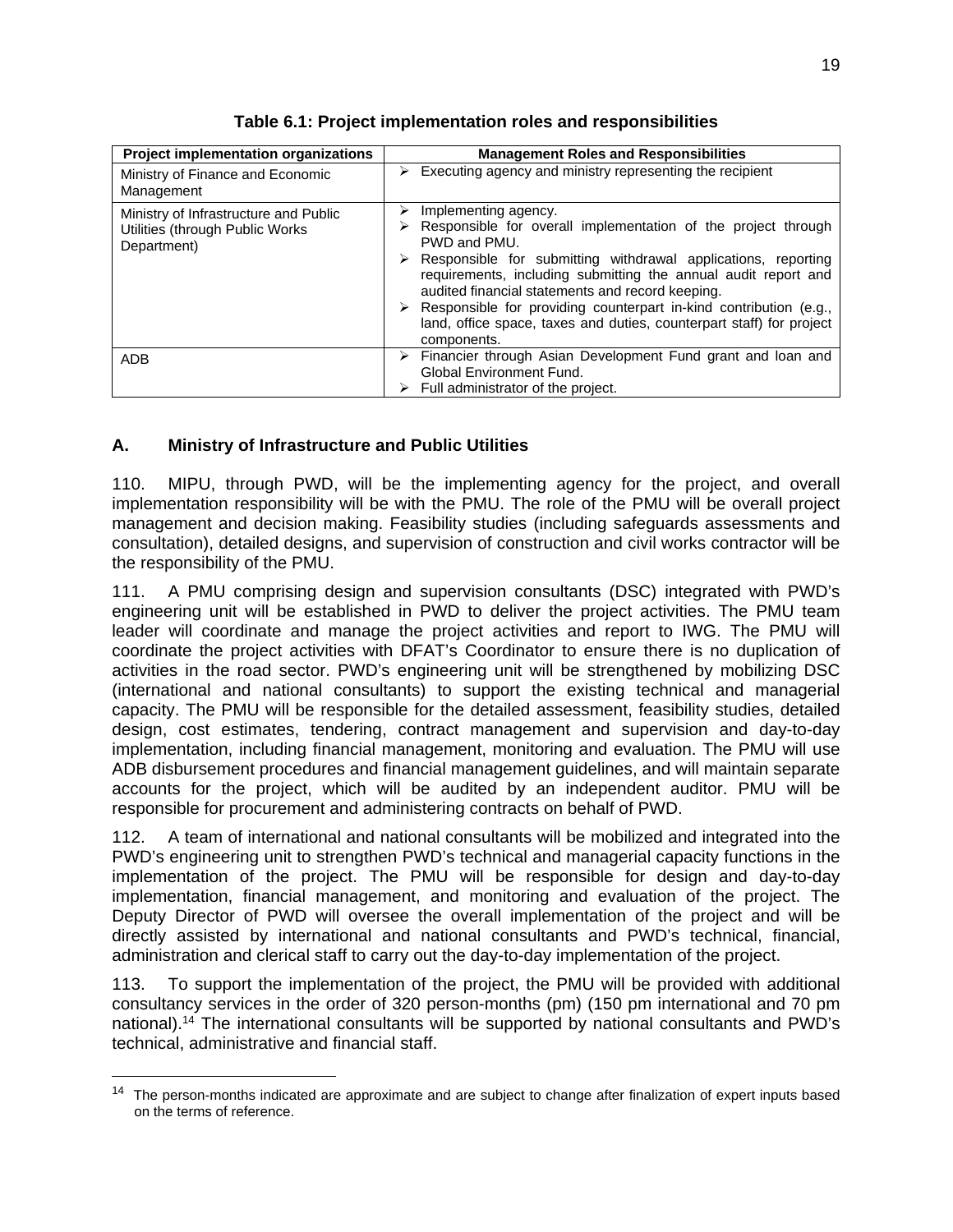### **B. Design and Supervision Consultant**

114. The DSC will include international and national specialists to implement the tasks set out in the terms of reference included in the project administration manual. Amongst a number of others, the DSC will include: (i) environmental safeguard specialist (international) (ESS); (ii) social safeguard/resettlement specialist (international) (SSS); (iii) safeguards specialist (national) (NSS); and (iv) gender and community development specialist (national) (GCDS). The DSC will be headed by a team leader.

115. General environmental management responsibilities of the DSC include:

- Through the team leader, ensuring that the environmental safeguards are implemented as set out in this EARF so as to meet intended requirements. This includes undertaking safeguards assessments during the feasibility study, ensuring that the EMPs form approved environmental assessments are including as part of construction section and tendering conditions of the bid and contract documents, and monitoring is undertaken.
- Supervising the implementation of the EMP during construction.

116. Within the DSC team, the ESS and NSS will have specific responsibilities for implementation of this EARF. Their duties include:

- (i) During the project inception, brief the DSC team on the EARF and safeguard and CPP requirements that need to be implemented during the project.
- (ii) Consult with DEPC to confirm the process and safeguards instruments to be prepared to meet both EPCA and SPS requirements.
- (iii) Undertaking the screening of each subproject (including individual components such as water crossings at different locations) and identify main environmental impacts and prepare project descriptions.
- (iv) Prepare the environmental assessments for the selected or prioritized subprojects as required to meet the requirements of this EARF.
- (v) Undertake adequate consultations with affected people and studies of the subproject area/catchment to identify baseline conditions and impacts;
- (vi) Prepare the environmental permit applications including subproject descriptions, screening forms, and assessments and after approval by PMU submit to DEPC for review.
- (vii) Ensure that disclosure of the draft assessments is done in accordance with the project's CPP in compliance with ADB's Public Communications Policy (2011) and requirements under the EPCA.
- (viii) Arrange for a copy and the conditions of the environmental permit issued by DEPC to be sent to the ADB.
- (ix) During pre-construction, ensure that issues that need to be addressed by the design engineers are considered. Prepare a design brief containing main requirements for action by the technical design team.
- (x) Based on detailed designs, update the EMP from the approved environmental assessment. Integrate the revised/updated EMP and DEPC's environmental permit conditions into the construction section of the bid and contract documents.
- (xi) With the GCDS arrange public consultation to advise affected communities of the scope and scheduling of the subproject and to raise awareness within the communities of the likely phasing of events that will occur within their boundaries.
- (xii) If required by the team leader, provide a review of environmental management aspects during bid evaluation.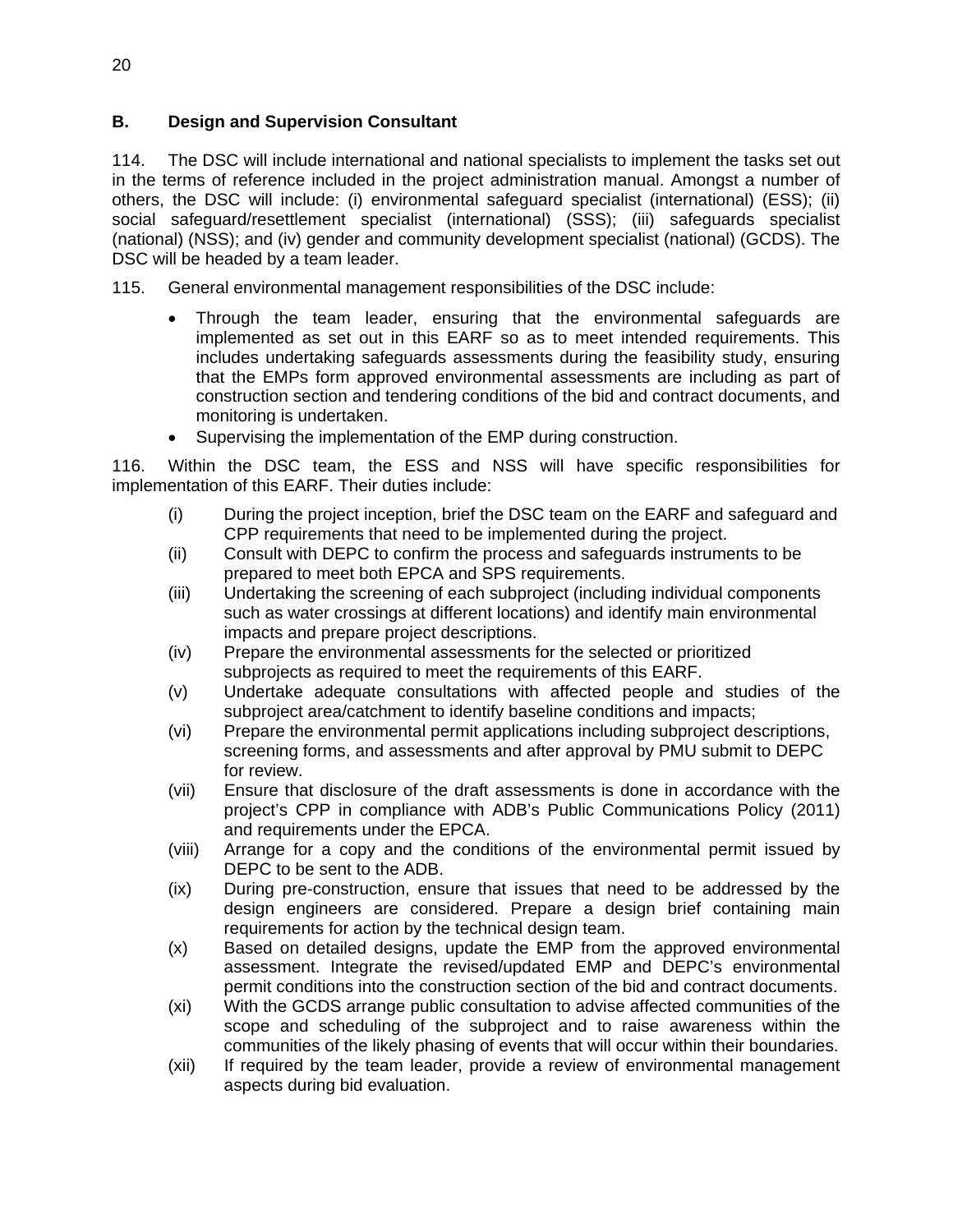- (xiii) Following the award of the contract and prior to submission of the construction EMP (CEMP), provide EMP and safeguards induction for the contractor (if required).
- (xiv) Ensure that contractor has access to the environmental assessments of the subprojects and the environmental permit conditions issued by DEPC.
- (xv) Evaluate, and when satisfactory, advise team leader and/or PMU that the CEMP may be approved.
- (xvi) Advise the contractor of their responsibilities to mitigate environmental impacts and implement the GRM for any issues associated with construction activities.
- (xvii) With the project engineer, supervise and monitor the contractor's compliance with the approved CEMP. As required, issue defect notices concerning noncompliant work which will be channeled to the contractor via the project engineer. Any instructions or requirements for corrective actions will be issued through the project engineer.
- (xviii) Prepare reports of site visits and compliance checks at least every two months, contribute to the quarterly progress reports (summary of compliance reports and contractor's monthly reports and any other safeguards activities including training seminars or workshops and the like), and prepare safeguards monitoring reports twice per year.

#### **C. The Contractor**

117. The contractor will be responsible for complying with the environmental management requirements included in the contract as follows:

- (i) Prior to construction commencing, the contractor will address the construction section of the EMP which will be developed into the detailed CEMP that addresses the development consent conditions and details working statements and methodologies as required by the EMP. It will include a monitoring plan and a reporting program. Submit the CEMP to the PMU for clearance.
- (ii) Designate an environmental and safety officer and deputy environmental and safety officer who will take lead responsibility for implementation of the CEMP.
- (iii) Provide briefings and training seminars for all workers (and sub-contractors as relevant) on the CEMP and safeguards requirements governing the project.
- (iv) Following approval of the CEMP, the contractor is required to attend a site meeting where the CEMP is further discussed to ensure that all compliance conditions are clearly understood.
- (v) The contractor's site engineer and environmental and safety officer will be responsible for daily supervision of the CEMP. The contractor is required to undertake work as directed by the project engineer (who will be assisted by the ESS and NSS). If the work is non-compliant with the CEMP or conditions, the contractor must respond to the defect notice issued and rectify the issue or work.
- (vi) The contractor will cover CEMP implementation, including grievance redress, in the monthly reports that will be submitted to the PMU. The report will also contain the monthly accident/incident report.

#### **D. Department of Environmental Protection and Conservation**

118. The DEPC will be responsible for: (i) through the ESS and NSS, coordinating and liaising with the PMU and confirming the process and safeguards instruments to be prepared for the project; (ii) reviewing the environmental permit application and determining whether further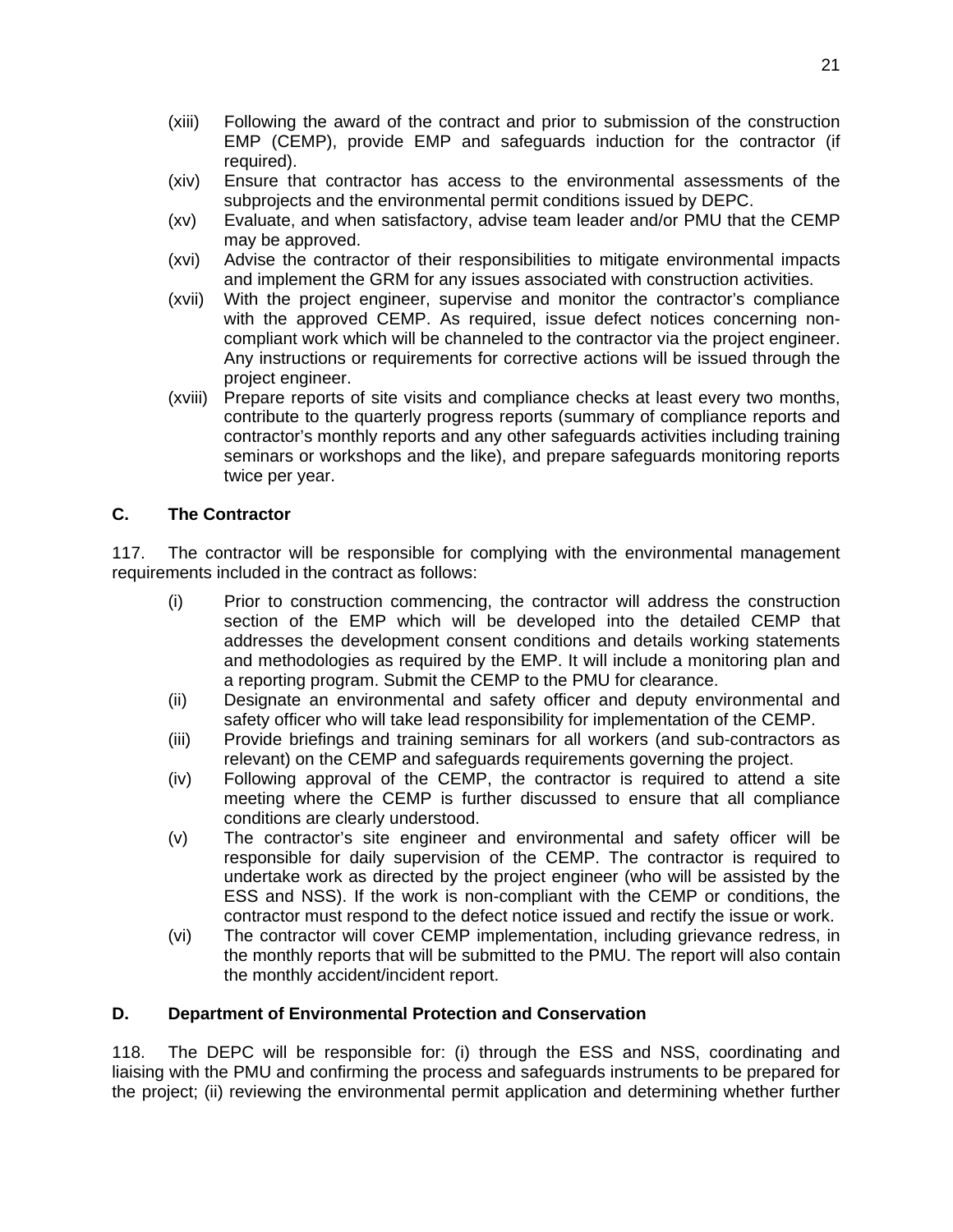information and/or assessment is required; (iii) upon accepting the applications and assessments, issue environmental permit with or without conditions; (iv) undertake periodic monitoring of the subprojects and implementation of environmental permit conditions as required; and (v) undertake to review the environmental grievances or complaints that cannot be resolved through the GRM.

### **E. Asian Development Bank**

119. During the project, the ADB will provide support to the PMU and DSC as required during review missions and at other times as required. ADB will review and clear environmental assessments prepared for subprojects and safeguards monitoring reports and disclose these documents as per Public Communication Policy 2011. Review missions will review the procedures being implemented by DSC, PMU, and the contractor, and will include review of screening, assessments, consultations, EMP updating, bid documents, CEMP preparation and compliance, and monitoring.

# **VII. MONITORING AND REPORTING**

120. Each EMP will contain a monitoring and reporting program suitable for the subproject. The DSC will be responsible for reviewing and updating the monitoring program to ensure that it meets the intention of the EMP and the ESS, NSS and contractor will be responsible for carrying it out. The DSC will undertake safeguards supervision and monitoring at least every two months, in addition to CEMP compliance checking being undertaken on a daily basis by the project engineer. Following the supervision and monitoring checks, reports will be prepared and submitted to PMU and MIPU.

121. The DSC will prepare quarterly progress reports that will summarize the CEMP compliance monitoring undertaken by ESS and NSS, the contractor's monthly reports and any other safeguards activities. These reports will be submitted to PMU, MIPU and ADB.

122. The DSC will prepare semi-annual safeguards monitoring reports on behalf of the PMU, and submit to MIPU and ADB. These reports will be disclosed.

123. ADB will prepare a project completion report after the project has finished. This report will summarize safeguards implementation (including any requirements for capacity building) and monitoring and comment on compliance with the EARF.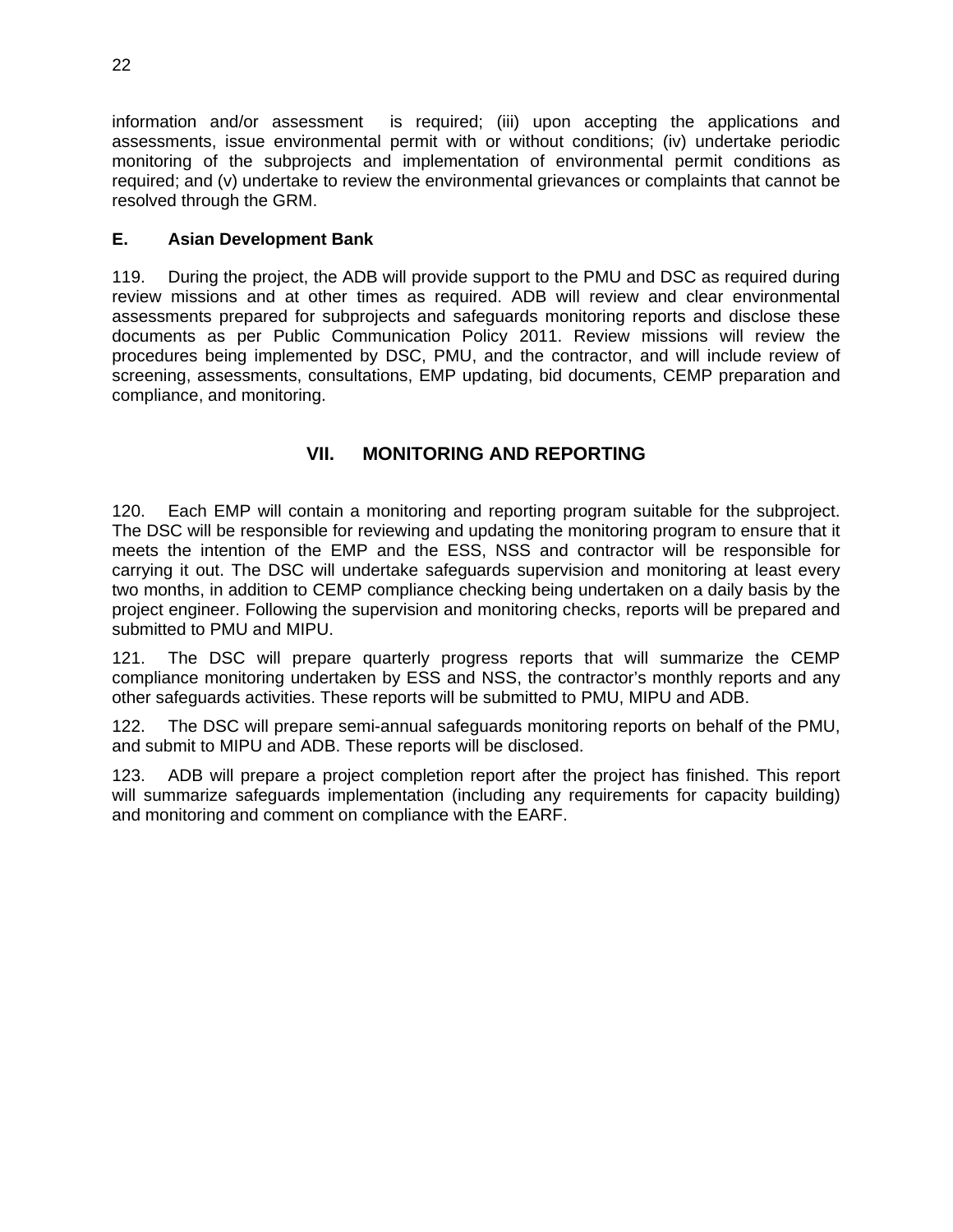### **APPENDIX 1 – RELEVANT LEGISLATION AND INTERNATIONAL AGREEMENTS**

**A. Relevant Legislation** 

#### **1. Constitution**

Constitution of the Republic of Vanuatu, 1980

#### **2. Legislation**

- Alienated Lands Act Chapter 143 (No. 12 of 1982)
- Convention on Biological Diversity (Ratification)(Act No. 23 of 1992)
- Customary Land Tribunal Act 2001 (No. 7 of 2001)
- Decentralisation and Local Government Regions Act (No. 1 of 1994)
- Environmental Protection and Conservation Act 2010
- Foreshore Development Act 1975 (No. 31 of 1975)
- Foreshore Development (Amendment) Act 2014
- Land Acquisition Act 1992 (No.5 of 1992)
- Land Acquisition Amendment Act 2014
- Land Lease Act Cap 163 (Act No.4 of 1983, No.10 of 1987)
- Land Reform Act Chapter 123 (Joint Regulation 31of 1980 Act No.32 of 1985)
- Land Valuers Registration Act 2002 (No.23 of 2002)
- Mines and Minerals [Cap.190](Act No.11of 1986) National Parks Act, 1993.
- Pesticides (Control) Act 1993 (Act No.11 of 1993)
- Pollution (Control) Act 2013
- Preservation of Sites and Artefacts [Cap.39] (Joint Regulation 11 of 1965)
- Public Health Act (No.22 of 1994)
- Public Health (Commencement) Order (No.10 of 1995)
- Waste Management Act 2014
- Water Resources Management Act 2002 (No.9 of 2002)
- Wild Bird Protection Act Chapter 30 (Joint Regulation 13 of 1971)
- Wild Bird Protection Act 1989

#### **3. Policies and Programs**

- National Biodiversity Conservation Strategy
- National BioSafety Framework Project
- National Conservation Strategy
- National Waste Management Strategy
- Persistent Organic Pollutants.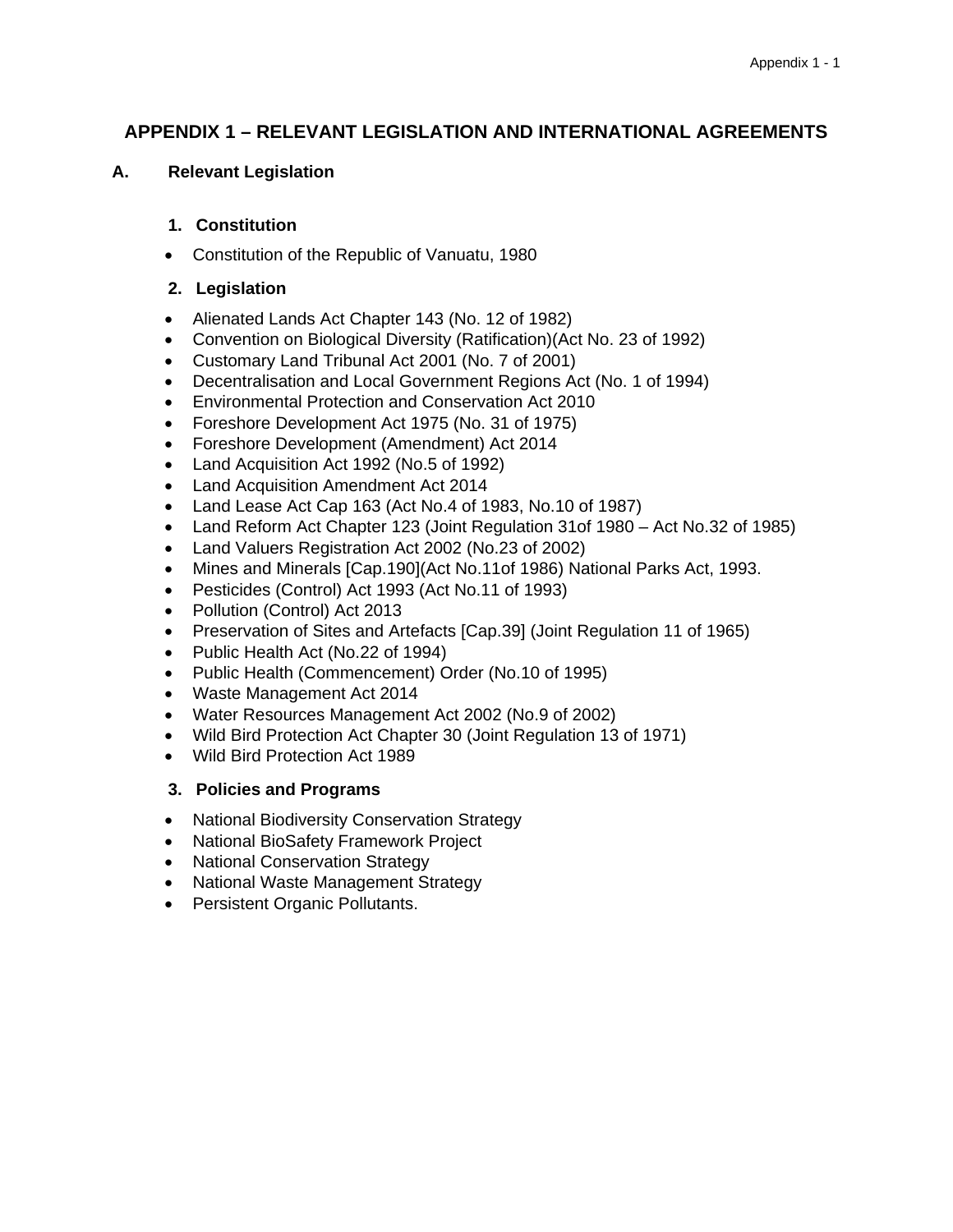| <b>Treaty/Agreement</b>                                                                                                 | <b>Status</b> | Year |
|-------------------------------------------------------------------------------------------------------------------------|---------------|------|
| Agreement on the International Dolphin Conservation Program                                                             | Ratified      | 2003 |
| <b>World Heritage Convention</b>                                                                                        | Ratified      | 2002 |
| Kyoto Protocol - greenhouse gas reductions                                                                              | Acceded       | 2001 |
| Millennium Development Goals                                                                                            | Adopted       | 2000 |
| Plant Protection Agreement for South East Asia and the Pacific                                                          | Ratified      | 1997 |
| Treaty on the Non-Proliferation of Nuclear Weapons                                                                      | Ratified      | 1995 |
| Montreal Protocol on Substances that Deplete the Ozone Layer                                                            | Acceded       | 1994 |
| Vienna Convention for Protection of the Ozone Layer                                                                     | Acceded       | 1994 |
| United Nations Convention on Biological Diversity (CBD)                                                                 | Ratified      | 1993 |
| United Nations Framework Convention on Climate Change (UNFCCC)                                                          | Ratified      | 1992 |
| Protocol of 1978 Relating to International Convention for Prevention of Pollution from Ships                            | Ratified      | 1989 |
| Convention on International Trade in Endangered Species of Wild Fauna and Flora (CITES)                                 | Ratified      | 1989 |
| International Convention on the Establishment of an International Fund for the Compensation<br>for Oil Pollution Damage | Ratified      | 1989 |
| International Convention on Civil Liability for Oil Pollution Damage                                                    | Ratified      | 1983 |
| International Convention for the Prevention of Pollution of the Sea by Oil                                              | Ratified      | 1983 |
| United Nations Convention on the Law of the Sea (UNCLOS)                                                                | Ratified      | 1982 |
| Convention on Wetlands of International Importance (Ramsar)                                                             | Not ratified  |      |

# **B. List of Key International Environmental Agreements Vanuatu is a signatory**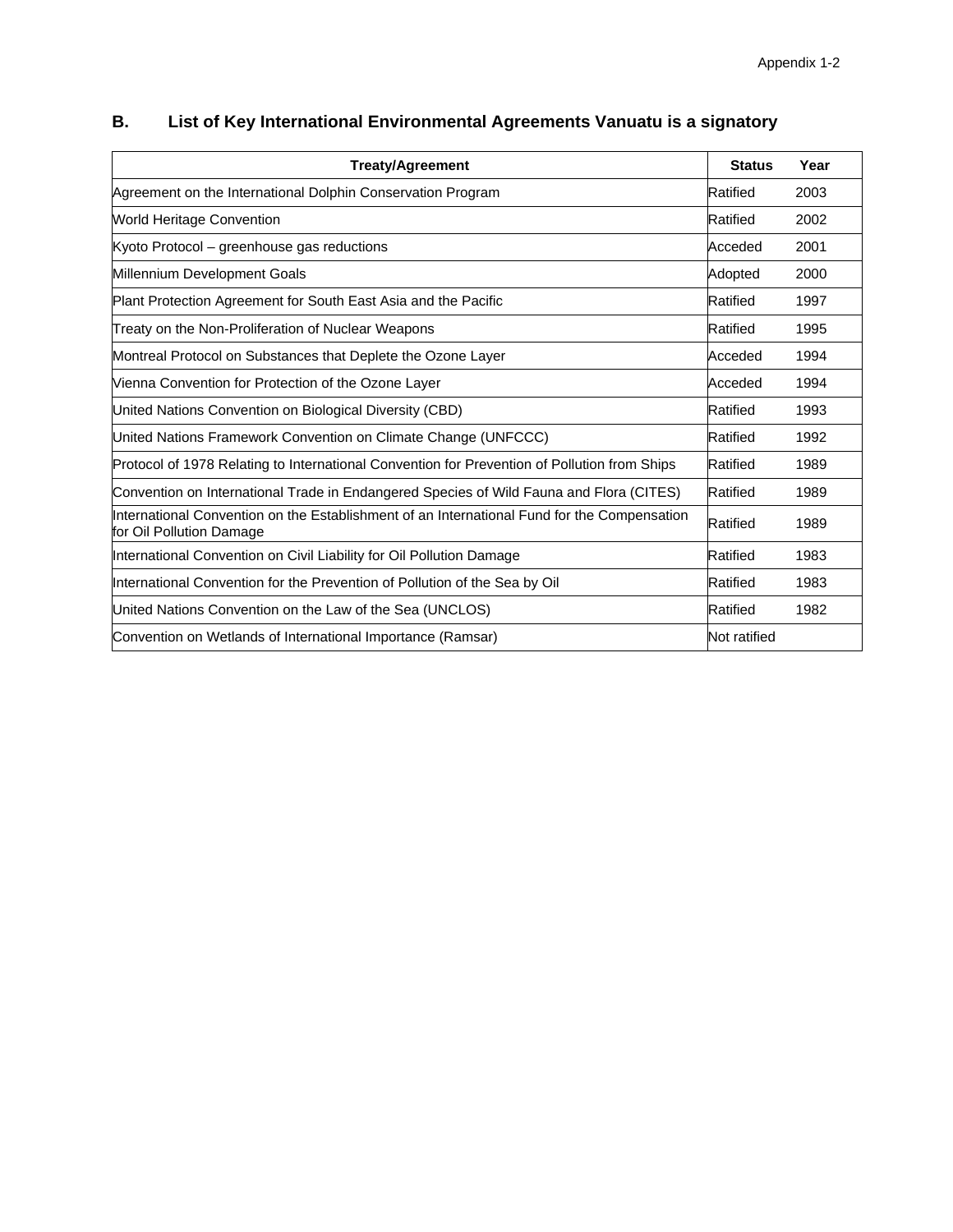# **APPENDIX 2 – CONTENTS OF ENVIRONMENTAL ASSESSMENT**

#### **A. Executive Summary**

This section describes concisely the critical facts, significant findings, and recommended actions.

#### **B. Policy, Legal, and Administrative Framework**

This section discusses the national and local legal and institutional framework within which the environmental and social assessment is carried out. It also identifies project-relevant international agreements to which the country is a party.

#### **C. Description of the Project**

This section describes the proposed project; its major components; and its geographic, ecological, social and cultural, and temporal context, including any associated facility required by and for the project (for example, access roads, power plants, water supply, quarries and borrow pits, and spoil disposal). It normally includes drawings and maps showing the project's layout and components, the project site, and the project's area of influence.

#### **D. Description of the Environment (Baseline Data)**

This section describes relevant physical, biological, and socioeconomic (including cultural characteristics) conditions within the study area. It also looks at current and proposed development activities within the project's area of influence, including those not directly connected to the project. It indicates the accuracy, reliability, and sources of the data.

#### **E. Anticipated Environmental Impacts and Mitigation Measures**

This section predicts and assesses the project's likely positive and negative direct and indirect impacts to physical, biological, socio-economic (including worker and community health and safety in the project's area of influence), in quantitative terms to the extent possible; identifies mitigation measures and any residual negative impacts that cannot be mitigated; explores opportunities for enhancement; identifies and estimates the extent and quality of available data, key data gaps, and uncertainties associated with predictions and specifies topics that do not require further attention; and examines global, trans-boundary, and cumulative impacts as appropriate.

#### **F. Analysis of Alternatives**

This section examines alternatives to the proposed project site, technology, design, and operation—including the no project alternative—in terms of their potential environmental impacts; the feasibility of mitigating these impacts; their capital and recurrent costs; their suitability under local conditions; and their institutional, training, and monitoring requirements. It also states the basis for selecting the particular project design proposed and, justifies recommended emission levels and approaches to pollution prevention and abatement.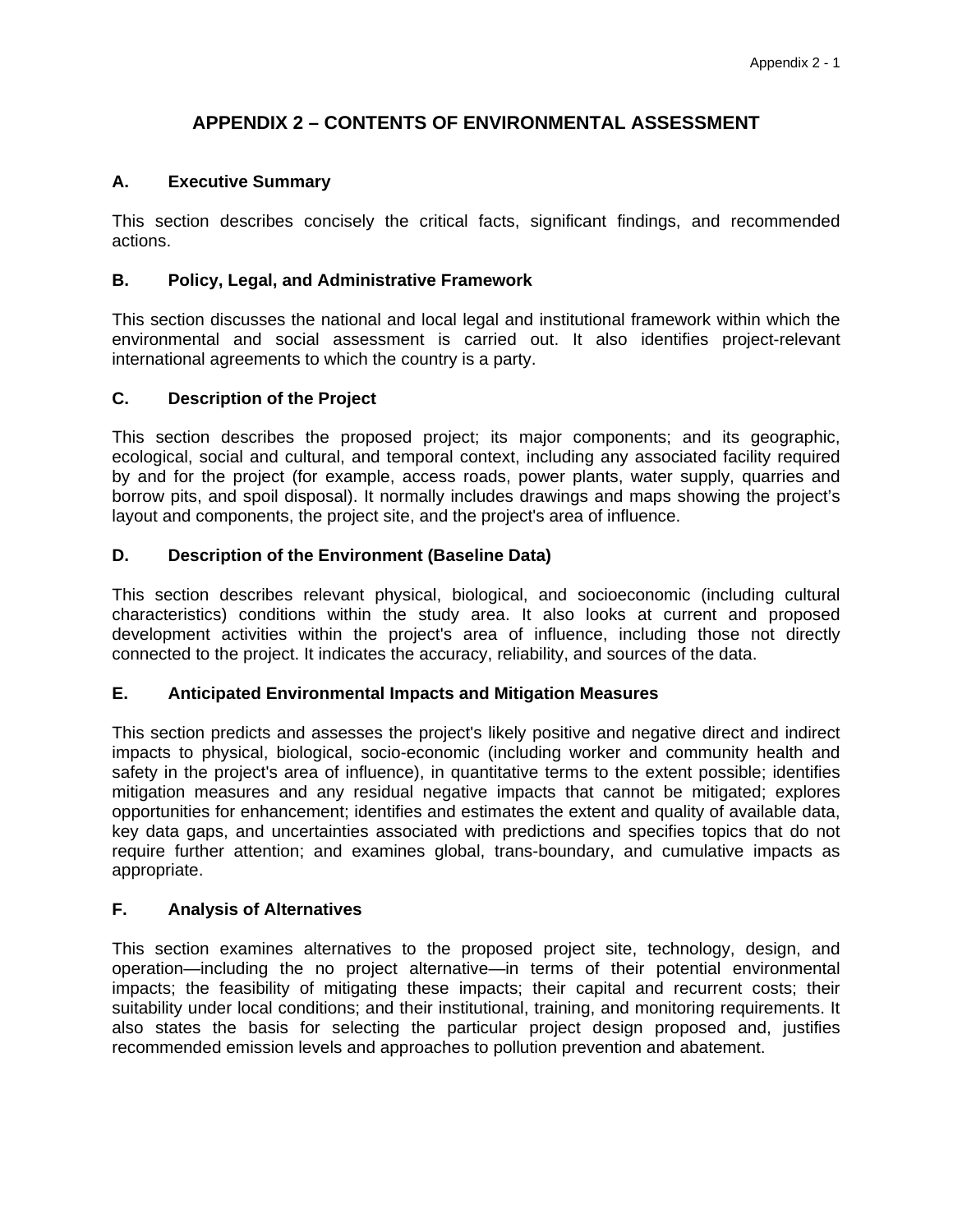### **G. Information Disclosure, Consultation, and Participation**

This section:

(i) describes the process undertaken during project design and preparation for engaging stakeholders, including information disclosure and consultation with affected people and other stakeholders;

(ii) summarizes comments and concerns received from affected people and other stakeholders and how these comments have been addressed in project design and mitigation measures, with special attention paid to the needs and concerns of vulnerable groups, including women, the poor, and Indigenous Peoples; and

(iii) describes the planned information disclosure measures (including the type of information to be disseminated and the method of dissemination) and the process for carrying out consultation with affected people and facilitating their participation during project implementation.

#### **H. Grievance Redress Mechanism**

This section describes the grievance redress framework (both informal and formal channels), setting out the time frame and mechanisms for resolving complaints about environmental and social performance. This should be based on traditional conflict resolution or custom processes as much as possible and form part of the GRM for the overall program as set out in the PSA and LARP.

#### **I. Environmental Management Plan**

This section deals with the set of mitigation and management measures to be taken during project implementation to avoid, reduce, mitigate, or compensate for adverse environmental (in that order of priority). It may include multiple management plans and actions. It includes the following key components (with the level of detail commensurate with the project's impacts and risks):

#### (i) Mitigation:

(a) identifies and summarizes anticipated significant adverse environmental and social impacts and risks;

(b) describes each mitigation measure with technical details, including the type of impact to which it relates and the conditions under which it is required (for instance, continuously or in the event of contingencies), together with designs, equipment descriptions, and operating procedures, as appropriate; and

(c) provides links to any other mitigation plans (for example, for involuntary resettlement, Indigenous Peoples, or emergency response) required for the project.

#### (ii) Monitoring:

(a) describes monitoring measures with technical details, including parameters to be measured, methods to be used, sampling locations, frequency of measurements, detection limits and definition of thresholds that will signal the need for corrective actions; and

(b) describes monitoring and reporting procedures to ensure early detection of conditions that necessitate particular mitigation measures and document the progress and results of mitigation.

#### (iii) Implementation arrangements:

(a) specifies the implementation schedule showing phasing and coordination with overall project implementation;